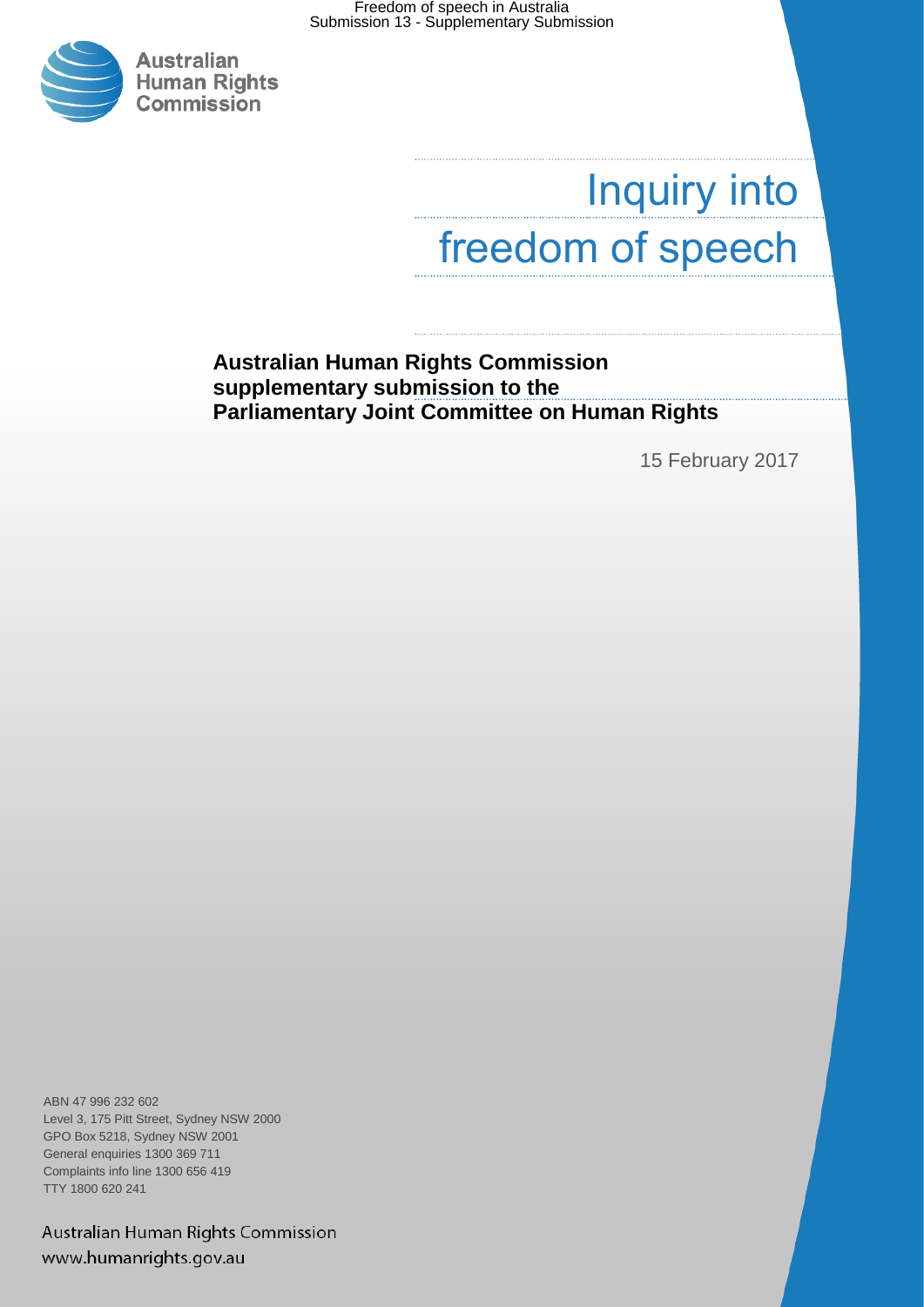## **Table of Contents**

| 1              |     |                                                                    |  |
|----------------|-----|--------------------------------------------------------------------|--|
| $\overline{2}$ |     |                                                                    |  |
| 3              |     |                                                                    |  |
|                | 3.1 |                                                                    |  |
|                | (a) |                                                                    |  |
|                | (b) |                                                                    |  |
|                | (c) |                                                                    |  |
|                | 3.2 | Dealing fairly with complainants and respondents 9                 |  |
|                | (a) |                                                                    |  |
|                | (b) |                                                                    |  |
|                | (c) |                                                                    |  |
|                | 3.3 | Protecting respondents from unmeritorious legal proceedings 13     |  |
|                |     |                                                                    |  |
| 4              |     | Process in complaints involving sections 18C and 18D of the RDA 15 |  |
|                | (a) | Complaint lodged                                                   |  |
|                | (b) |                                                                    |  |
|                | (c) |                                                                    |  |
|                | (d) |                                                                    |  |
|                | (e) |                                                                    |  |
|                | (f) |                                                                    |  |
| 5              |     |                                                                    |  |
|                | 5.1 |                                                                    |  |
|                | 5.2 |                                                                    |  |
|                | 5,3 |                                                                    |  |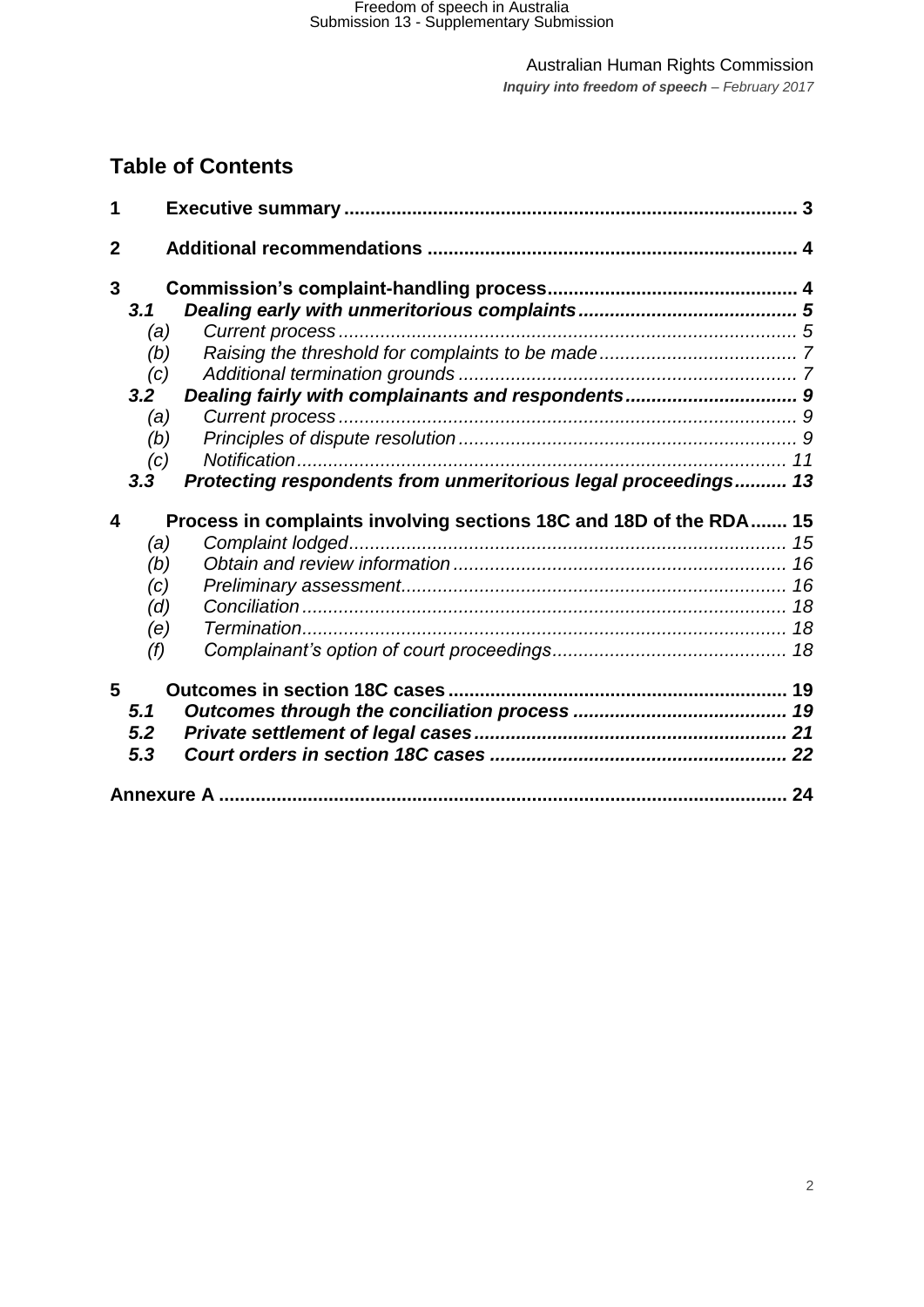## <span id="page-2-0"></span>**1 Executive summary**

- 1. The Commission made a submission to this inquiry on 9 December 2016 and appeared before the Committee to give evidence in person on 12 December 2016. It tabled some documents on that occasion and answered some questions on notice.
- 2. Since providing that evidence, the Commission has considered closely many of the written submissions published by the Committee and the evidence given at the public hearings. In light of this material, the Commission has given further consideration to amendments to the *Australian Human Rights Commission Act 1986* (Cth) (AHRC Act) dealing with the way in which complaints to the Commission are handled.
- 3. The Commission's previous recommendations and the additional recommendations in this supplementary submission are designed to:
	- assist the Commission to deal early with unmeritorious complaints;
	- reinforce procedural fairness in the Commission's processes; and
	- protect respondents from unmeritorious legal proceedings.
- 4. This supplementary submission provides more specific detail on how the Commission handles complaints under section 18C of the *Racial Discrimination Act 1975* (Cth) (RDA). It also describes the circumstances in which the Commission will consider the application of the freedom of speech exemptions in section 18D.
- 5. Finally, this submission sets out details of outcomes in complaints under section 18C of the RDA in cases that are resolved through conciliation at the Commission and in cases that have gone to court.
- 6. Most successful conciliations in section 18C cases are resolved without any financial payment being made. In those matters, the most common outcomes agreed by the parties are either an apology by a respondent, or an acknowledgement by a complainant that they were satisfied that their concerns had been heard.
- 7. The Commission does not make recommendations about settlement, whether financial or otherwise. In 2016, only 28% of complaints under section 18C that were successfully conciliated involved a financial payment by a party. In the minority of cases where a financial payment is agreed between the parties during conciliation at the Commission, the amounts proposed and agreed to by the parties are broadly similar to the amounts that have been ordered in court proceedings.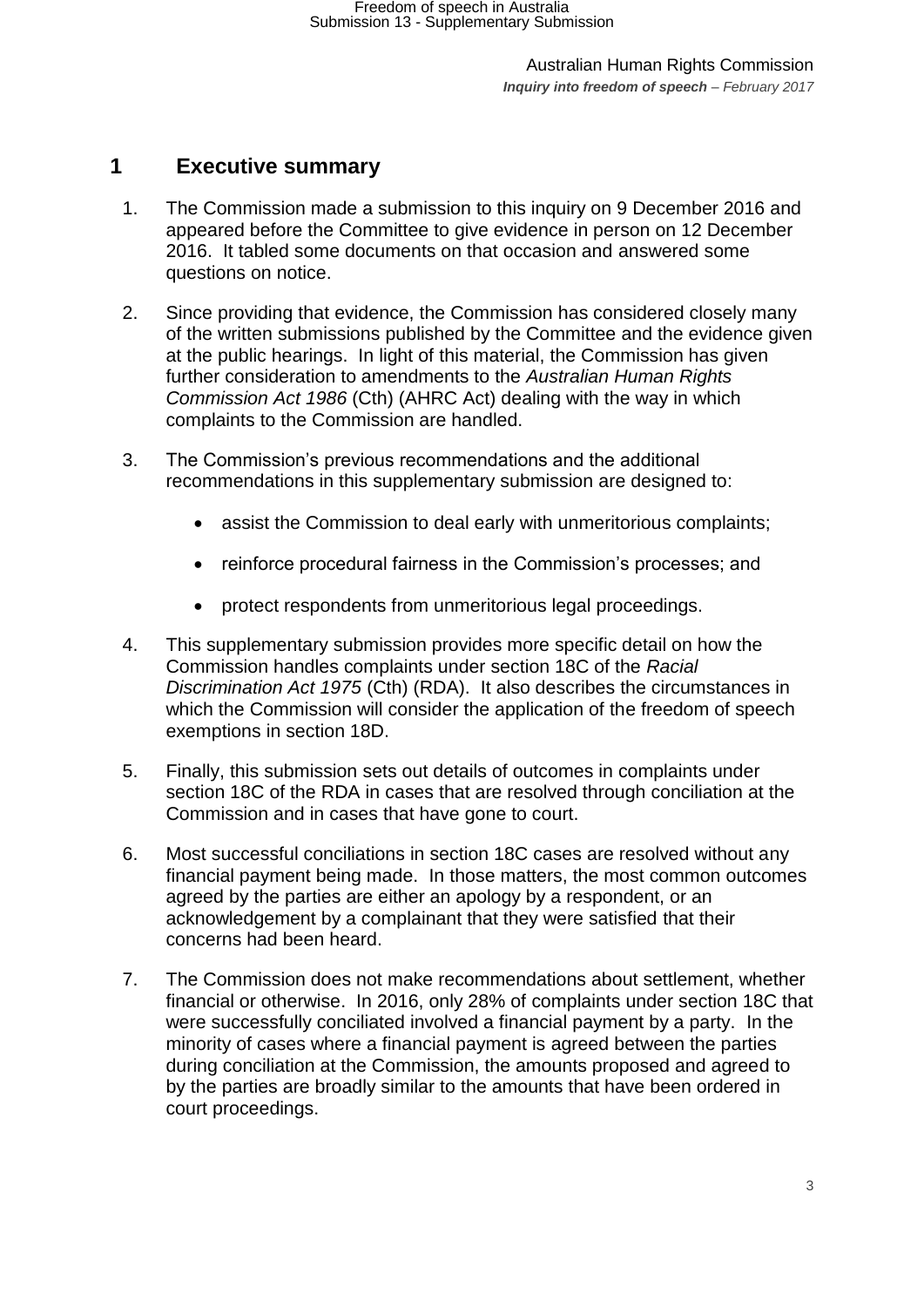## <span id="page-3-0"></span>**2 Additional recommendations**

8. In addition to the recommendations made by the Commission in its primary submission dated 9 December 2016, the Commission makes the following recommendations:

#### **Recommendation 6**

The Commission recommends that the grounds for termination in section 46PH(1) of the AHRC Act be expanded to include a power to terminate where, having regard to all the circumstances of the case, the President is satisfied that an inquiry, or further inquiry, into the matter is not warranted.

#### **Recommendation 7**

The Commission recommends that the AHRC Act be amended to provide that the principles applicable to inquiries conducted pursuant to sections 11(1)(aa),  $20(1)(b)$  and  $32(1)(b)$  of the AHRC Act are that:

- (a) dispute resolution should be provided as early as possible; and
- (b) the type of dispute resolution offered should be appropriate to the nature of the dispute; and
- (c) the dispute resolution process is fair to all parties; and
- (d) dispute resolution should be consistent with the objectives of the AHRC Act.

#### **Recommendation 8**

The Commission recommends that the AHRC Act be amended to provide that when there is more than one respondent to a complaint, the Commission must use its best endeavours to notify, or ensure and confirm the notification of, each of the respondents to the complaint at or around the same time.

## <span id="page-3-1"></span>**3 Commission's complaint-handling process**

- 9. The Commission is always seeking to improve the way that it operates, including its complaint-handling process. Over the last few years, the Commission has increased the efficiency of its processes in a number of ways. These include:
	- changes to electronic record keeping, database and file management
	- changes to process, including a focus on early resolution where appropriate and consistent case management of similar complaints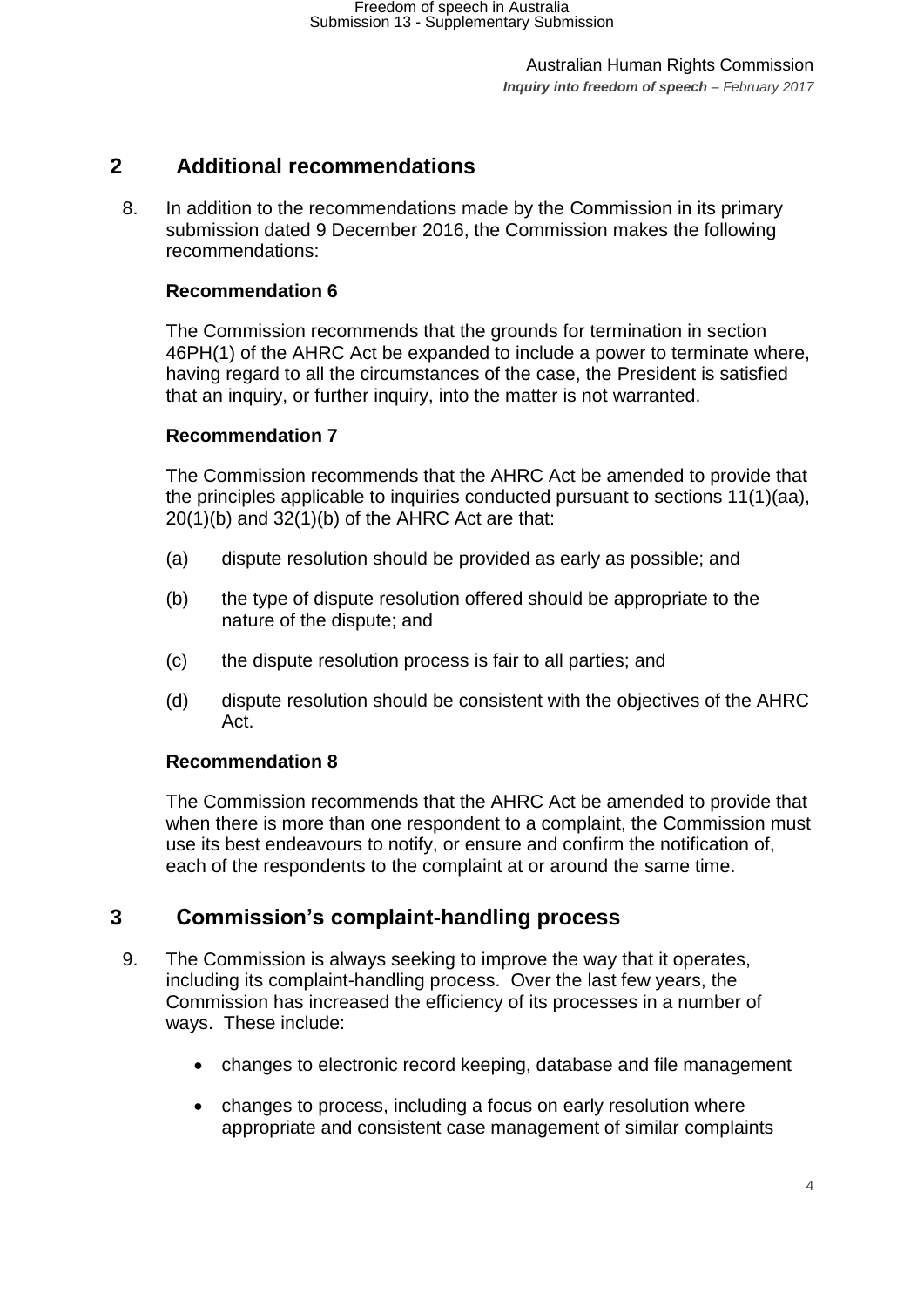- changes to accommodate the needs of particular cohorts, including a streamlined process for small businesses who are respondents to complaints.
- 10. In pursuance of the enhanced Commonwealth government performance framework under the *Public Governance, Performance and Accountability Act 2013* (Cth) the Commission will incorporate more robust performance reporting in relation to all aspects of complaint handling, including the timeliness of the process, in its annual performance statement.
- 11. As noted in the Commission's primary submission dated 9 December 2016, over the last few years the Commission has also made recommendations to Government for legislative changes to further improve its process for handling complaints. The recommendations in the Commission's primary submission built on those previous recommendations to Government.
- 12. During the course of this inquiry, the Commission has carefully considered submissions that have recommended process improvements. In light of these submissions and the more general public debate about the Commission's complaint handling process, the Commission has proposed some further improvements.
- 13. The recommendations made by the Commission in the course of this inquiry seek to address three issues:
	- a) Ensuring that unmeritorious complaints are dealt with early
	- b) Ensuring fairness in the Commission's process to both complainants and respondents
	- c) Providing some protection to respondents from facing legal proceedings that are unmeritorious.
- 14. This submission deals with each of those issues.

## <span id="page-4-0"></span>*3.1 Dealing early with unmeritorious complaints*

- <span id="page-4-1"></span>*(a) Current process*
- 15. Around a third of all complaints that are made to the Commission do not proceed to conciliation.<sup>1</sup> In large part, this is the direct result of the Commission providing complainants with information about the law or an early assessment of the merits of their complaint.
- 16. **Annexure A** to this submission is a flowchart of the Commission's process for handling complaints of unlawful discrimination. A copy of this flowchart was tabled by the Commission at the public hearing of the Committee on 12 December 2016. Two minor additions have been made to this chart to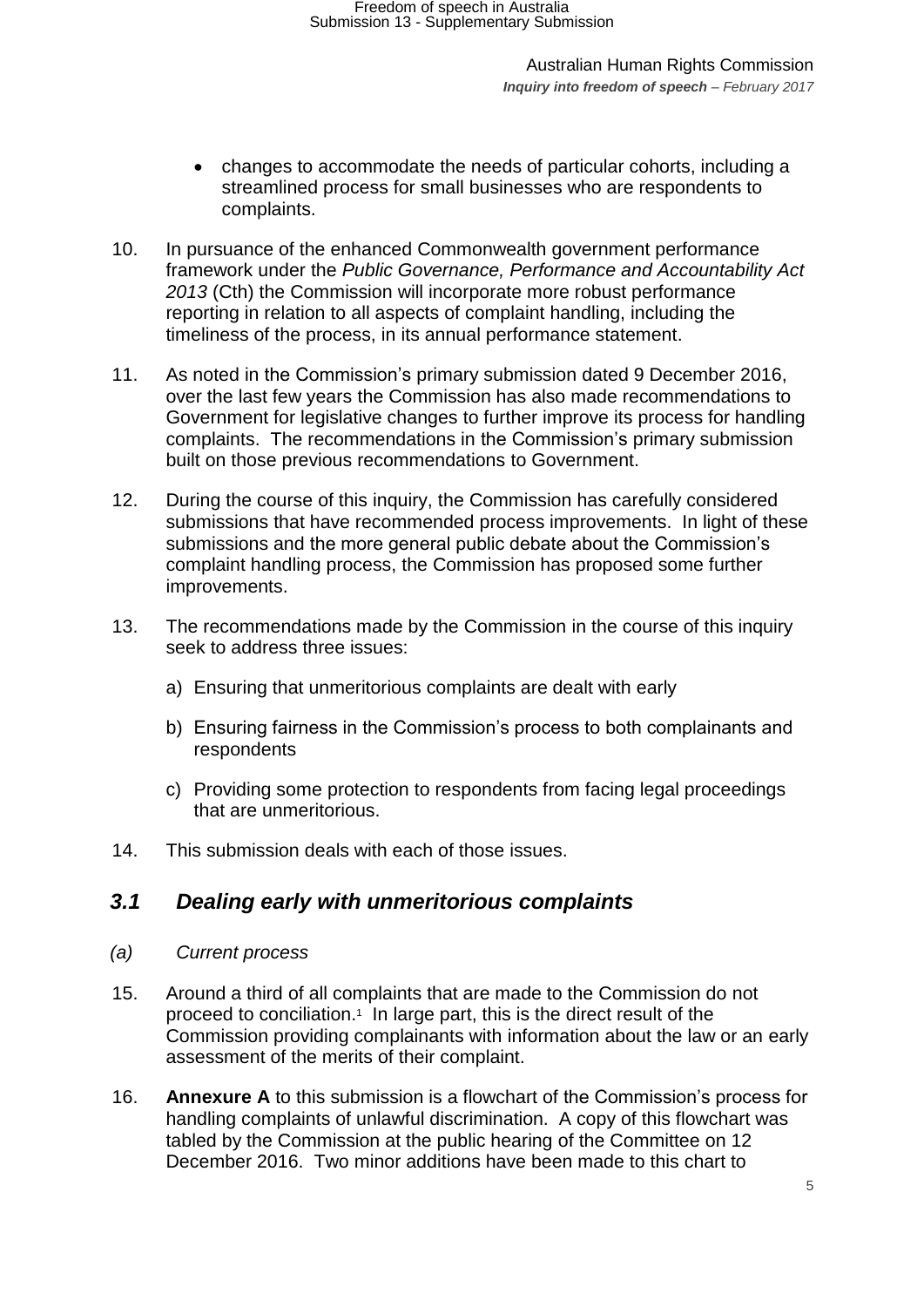indicate where consideration of s 18D would take place in a complaint under section 18C of the RDA.

- 17. One feature of this process is a 'preliminary assessment' by the Commission where it is considering terminating the complaint before going to conciliation. If the Commission is considering early termination, it will write to the complainant and set out why the complaint may be terminated. For example, the Commission may explain that it appears that the free speech exemption in section 18D of the RDA (or some other exemption) may apply so that the conduct complained of is not unlawful, or the Commission may explain that the complaint may be trivial, vexatious, misconceived or lacking in substance.
- 18. A complainant that receives a preliminary assessment from the Commission may decide to withdraw his or her complaint. In 2015-16, 17% of all finalised complaints were withdrawn.
- 19. A complainant that receives a preliminary assessment from the Commission may not provide any response and may disengage from further contact with the Commission. In those cases, the Commission may discontinue the inquiry on the basis that it is satisfied that the person does not want the Commission to continue to inquire into the complaint. In 2015-16, 9% of all finalised complaints were discontinued.
- 20. Complaints may be withdrawn or discontinued for a range of reasons and this may occur at any stage of the complaints process. However, it is more likely to occur early in the process and is often the result of the Commission providing feedback about the merits of the complaint.
- 21. Submitters to this inquiry with direct and regular experience of the Commission's processes confirm that the Commission will let complainants know if their case is not strong. For example, the Caxton Legal Centre and Townsville Community Legal Service said:

In our experience clients seeking advice about marginal complaints report receiving robust guidance from the Commission about the risks of proceeding with a complaint that is not strong, and are appropriately referred to lawyers for advice on whether there is a better, less risky way to proceed.<sup>2</sup>

22. There are cases where a complainant disagrees with the Commission's preliminary assessment and decides that they want to proceed with their complaint. The complainant may take the opportunity to provide more information in support of the complaint. If, after receiving the response from the complainant, the Commission still considers that it is appropriate that the complaint be terminated early, it will do so. In 2015-16, the Commission terminated at least 5% of all complaints prior to conciliation.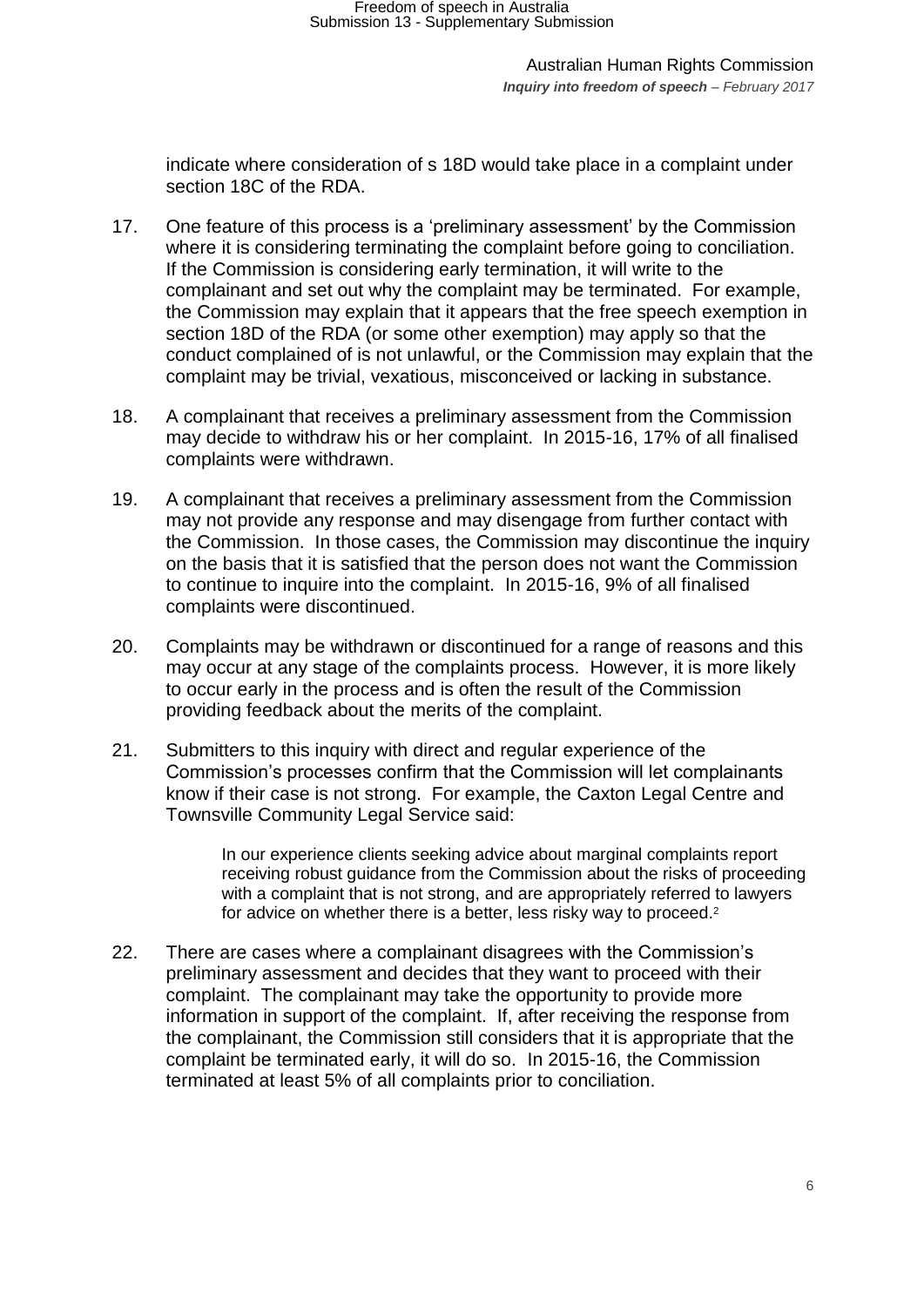#### <span id="page-6-0"></span>*(b) Raising the threshold for complaints to be made*

- 23. The Commission's written submission of 9 December 2016 made two recommendations to raise the threshold for people making a complaint to the Commission.
- 24. At present, under the law a complaint will be valid if it merely makes a bare allegation that unlawful discrimination has occurred, without providing any detail.
- 25. The Commission recommended that:
	- the threshold for lodging a complaint to the Commission be raised to require the person lodging the complaint to allege an act which, if true, could constitute unlawful discrimination (**Recommendation 1**)
	- the written complaint to the Commission be required to set out details of the alleged unlawful discrimination which are reasonably sufficient to indicate an alleged contravention of the relevant Act (**Recommendation 2**).
- 26. If these recommendations were adopted, it would mean that the Commission could more efficiently decline to deal with complaints that have no substance at all.
- <span id="page-6-1"></span>*(c) Additional termination grounds*
- 27. The Commission has carefully considered recommendations in some submissions to the Committee that the grounds for termination in section 46PH(1) of the AHRC Act should be expanded to make it easier for the Commission to effectively deal with unmeritorious complaints.
- 28. The Commission agrees that it is appropriate to include an additional ground of termination. We recommend that the grounds for termination in section 46PH(1) be expanded to include a power to terminate where, having regard to all the circumstances of the case, the President is satisfied that an inquiry, or further inquiry, into the matter is not warranted.

#### **Recommendation 6**

The Commission recommends that the grounds for termination in section 46PH(1) of the AHRC Act be expanded to include a power to terminate where, having regard to all the circumstances of the case, the President is satisfied that an inquiry, or further inquiry, into the matter is not warranted.

29. This ground of termination would bring the Commission's process into line with equivalent inquiry processes by the Commonwealth Ombudsman and the Inspector General of Intelligence and Security. It would also mirror the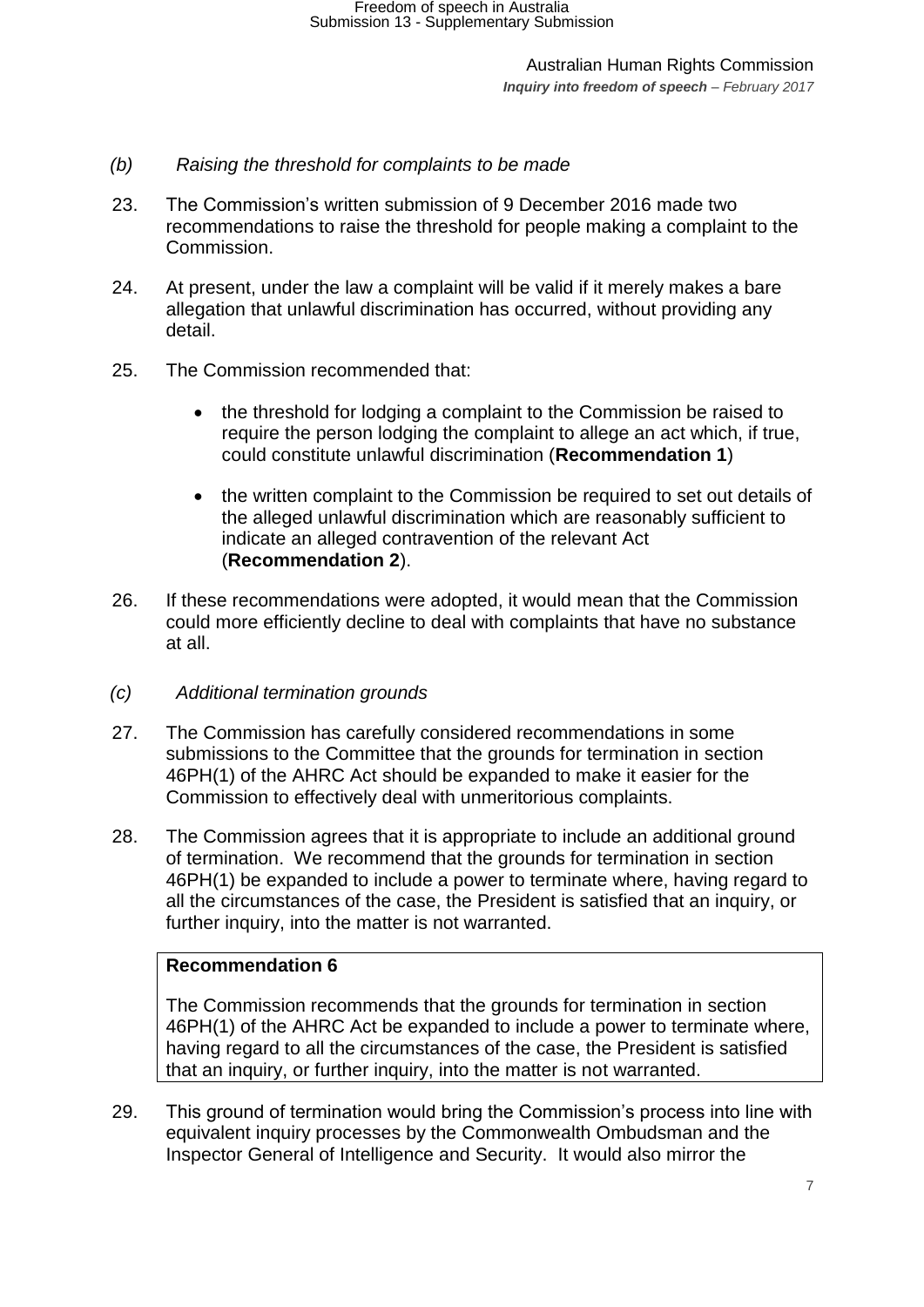processes used by the New South Wales Anti-Discrimination Board and the Victorian Equal Opportunity and Human Rights Commission.

- 30. The Ombudsman may decide not to investigate a complaint about an action taken by a Department or prescribed authority if he or she is of the opinion that an investigation, or further investigation, of the action is not warranted having regard to all the circumstances.<sup>3</sup>
- 31. The Inspector-General may decide not to inquire into an action taken by an intelligence agency if the Inspector-General is satisfied that, having regard to all the circumstances of the case, an inquiry or further inquiry into the action is not warranted.<sup>4</sup>
- 32. The New South Wales Anti-Discrimination Board may decline a complaint or part of a complaint at any stage of the investigation of the complaint if the President is satisfied that no further action should be taken in respect of the complaint, or part of the complaint.<sup>5</sup>
- 33. The Victorian Equal Opportunity and Human Rights Commission may decline to provide or continue to provide dispute resolution if, having regard to all the circumstances, the Commission considers it is not appropriate to provide or to continue to provide dispute resolution.<sup>6</sup>
- 34. Some submissions have suggested that an additional step be added to the Commission's process that would require the Commission to make a decision about whether to accept or reject a complaint. In the course of the public hearings, this has been described as a mandatory 'accept/reject' phase. This is the procedure that takes place in Equal Opportunity Tasmania.<sup>7</sup>
- 35. The Tasmanian Anti-Discrimination Commissioner strongly recommended against introducing a mandatory 'accept/reject' phase into the AHRC Act based on her own experience. Evidence given by the Commissioner was that:

the inclusion of an accept/reject stage early in the complaints process does not expedite proceedings. Rather, it opens up the preliminary stages of the complaints process to more costly review procedures and delays the capacity to engage in dispute-resolution as early as possible in the life of the complaint.<sup>8</sup>

- 36. In her oral evidence before the Committee, the Commissioner again emphasised that in Tasmania a mandatory accept/reject phase caused additional delay and added costs for parties because it encouraged them to litigate decisions made during the conciliation phase of complaint handling.<sup>9</sup>
- 37. For these reasons, the Commission considers that it is appropriate for the grounds of termination in section 46PH to be expanded in the way described in recommendation 6 and to remain discretionary. As noted above, this is consistent with the process in equivalent federal investigatory agencies and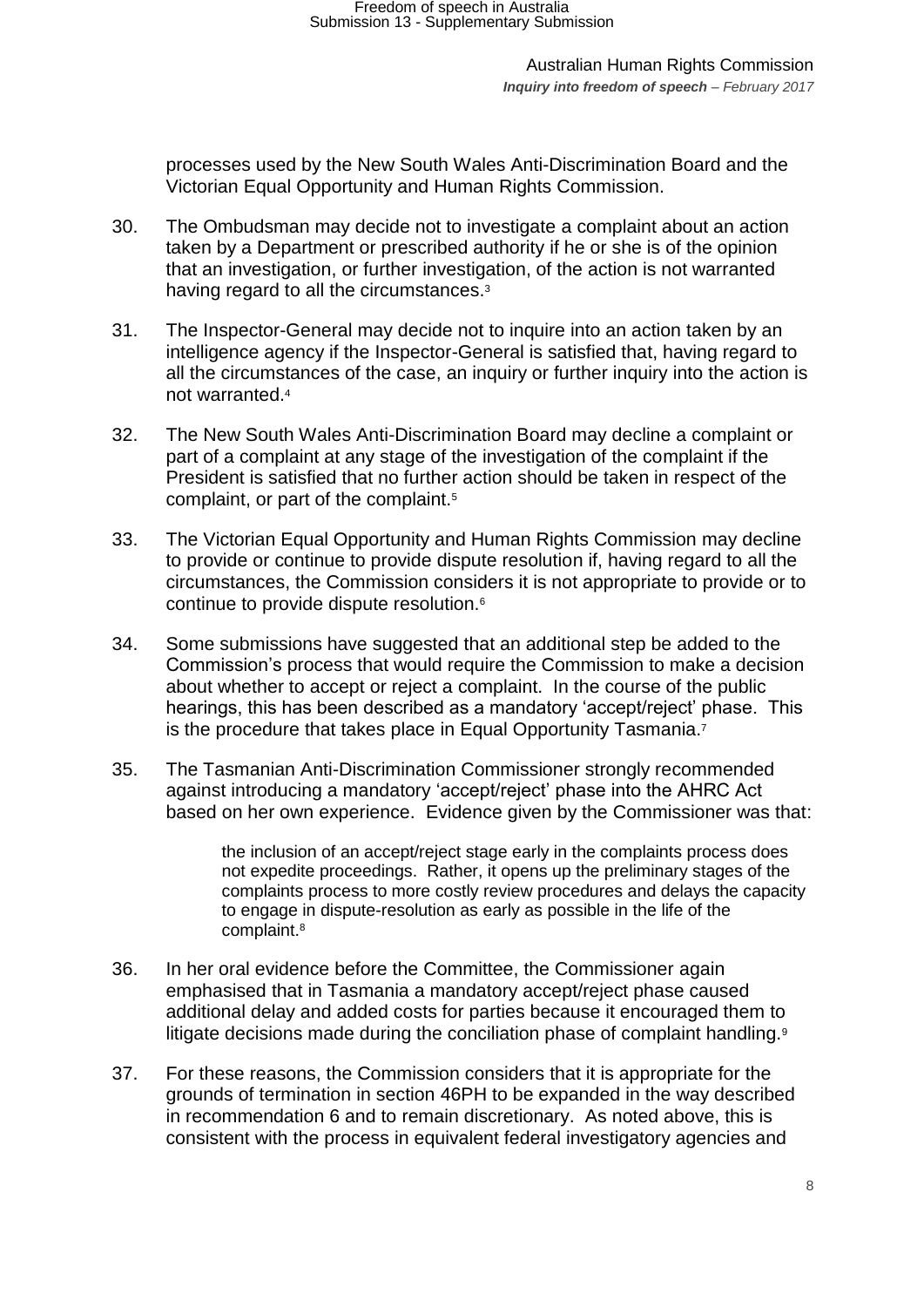with the process used by discrimination law agencies in New South Wales and Victoria.

## <span id="page-8-0"></span>*3.2 Dealing fairly with complainants and respondents*

#### <span id="page-8-1"></span>*(a) Current process*

- 38. The Commission provided a detailed response in its previous submission about the procedures it currently has in place to ensure that both complainants and respondents are dealt with fairly and in accordance with the principles of natural justice.<sup>10</sup>
- 39. The Committee has since received submissions from a number of organisations that have direct and regular experience with the Commission's conciliation processes. These submissions have confirmed that:

Conciliators do not make decisions and they are neutral and impartial. All parties have equal access to the AHRC and they are made aware of arguments and any relevant documents provided by the other side.<sup>11</sup>

In our experience, the Commission's conciliation power is routinely used to encourage early settlement and to save parties' and Courts' resources. Without this, more cases might simply find their way to the Courts, with no filtering process. In our experience, the Commission takes care to ensure that both complainants and respondents are afforded a fair opportunity to participate and put material to the Commission. Our experience is also that, in confidential conciliations, while the Commission is careful not to give legal advice, it may provide useful background information which alerts complainants to potential weaknesses in their case.<sup>12</sup>

Based on Legal Aid NSW's experience and observations, the Commission deals with complaints in an open and transparent manner. In our experience, Commission conciliators maintain neutrality in disputes, and facilitate appropriate discussions between parties with a view to encouraging creative resolutions.<sup>13</sup>

In NAAJA's experience, the quality of complaints handling was very high. The conciliators were professional in their approach, and clearly communicated about the process to be followed, the timeframes for the handling of the complaint and were proactive in guiding the complaint towards a possible resolution.<sup>14</sup>

#### <span id="page-8-2"></span>*(b) Principles of dispute resolution*

- 40. The Commission publishes a Charter of Service which sets out its commitment to provide a service that is professional, accessible, fair and timely.<sup>15</sup> People using the Commission's service can expect the Commission to:
	- treat them with respect and courtesy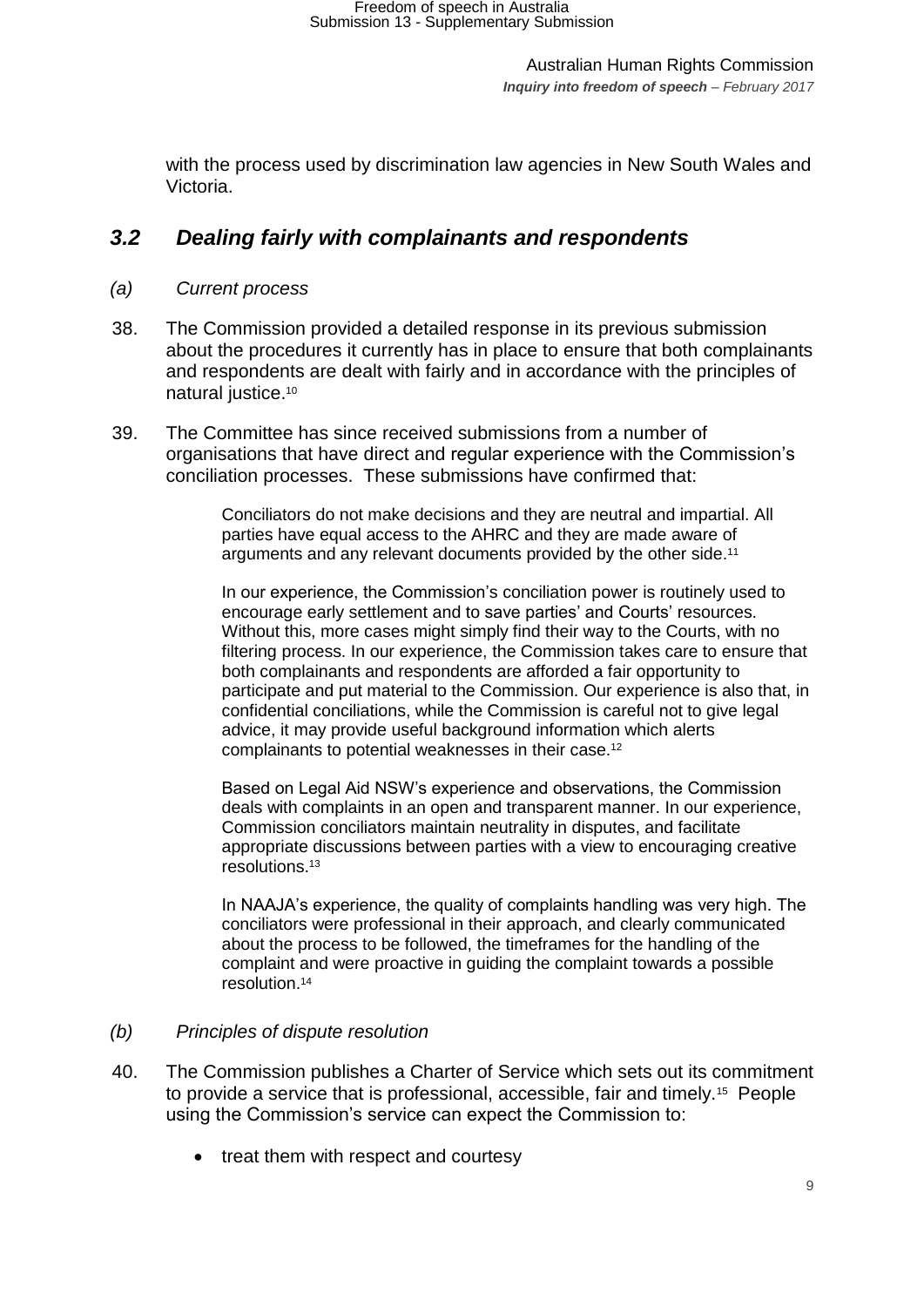- provide them with clear and accurate information
- collect, store, use and disclose their personal information in accordance with Australian law
- keep them informed about the progress of the complaint
- be impartial and fair to everyone involved
- progress enquiries and complaints in a timely manner; and
- provide reasons for its decisions.
- 41. In Victoria, the *Equal Opportunity Act 2010* (Vic) sets out in legislation the principles governing the conduct of the dispute resolution service offered by the Victorian Equal Opportunity and Human Rights Commission (VEOHRC). Section 112 of the Victorian legislation provides that:

The principles of dispute resolution offered by the Commission are that –

- (a) dispute resolution should be provided as early as possible; and
- (b) the type of dispute resolution offered should be appropriate to the nature of the dispute; and
- (c) the dispute resolution process is fair to all parties; and
- (d) dispute resolution is voluntary; and
- (e) dispute resolution should be consistent with the objectives of the Act.
- 42. The Commission considers that it would be appropriate for similar principles to be included in the AHRC Act in order to reinforce the importance of these principles for the Commission's complaint-handling process.
- 43. Each of the principles in subsections (a), (b), (c) and (e) of the Victorian legislation applies equally to the Commission's functions of:
	- inquiring into and attempting to conciliate complaints of unlawful discrimination (s 11(1)(aa))
	- inquiring into any act or practice that may be inconsistent with or contrary to any human right when a complaint in writing is made to the Commission (s 20(1)(b))
	- inquiring into any act or practice that may amount to discrimination in employment under ILO 111 when a complaint in writing is made to the Commission (s 32(1)(b)).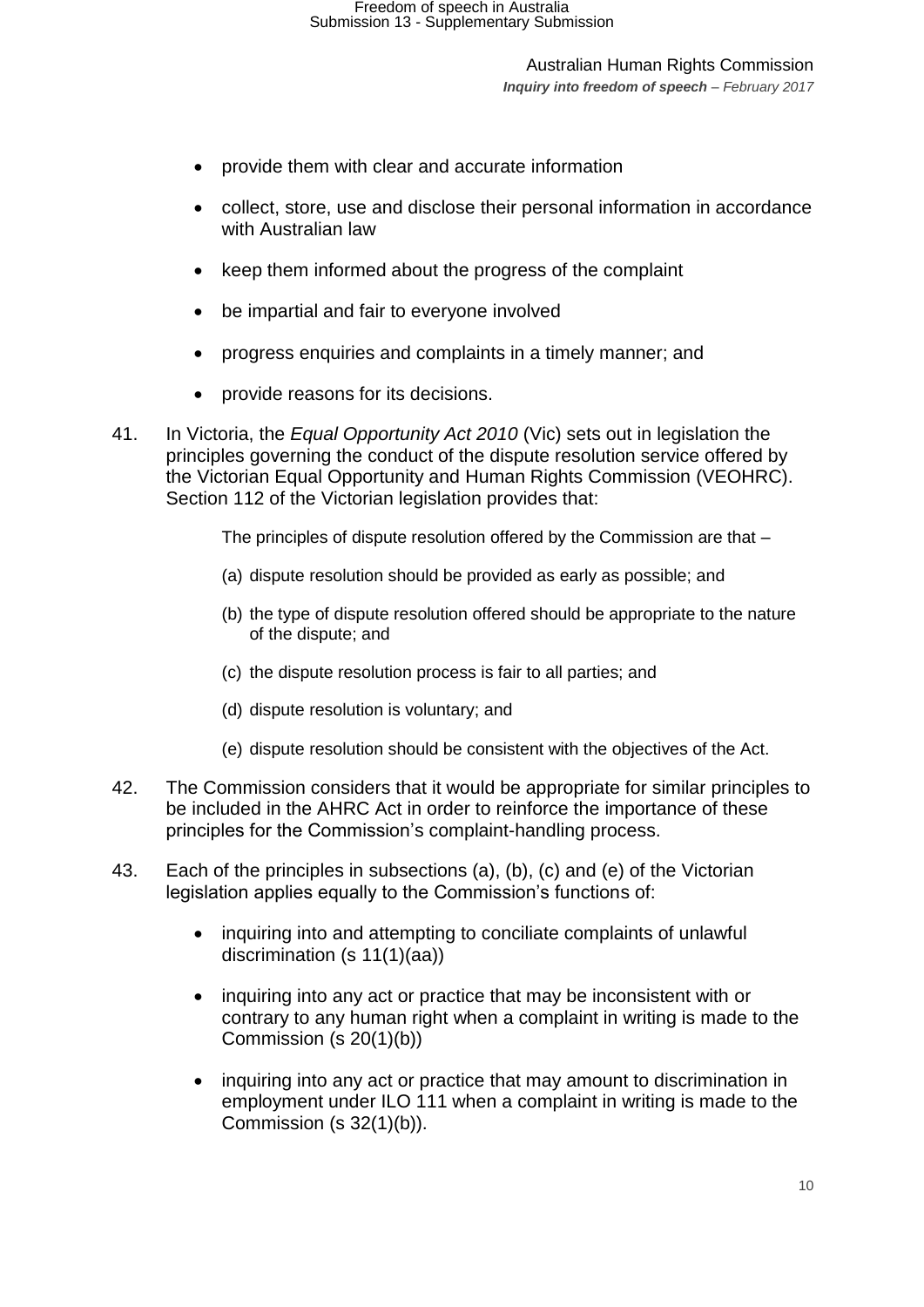- 44. There are some differences between the powers available to the Commission and to the VEOHRC. In particular, the Commission has some additional compulsory powers including powers to obtain information and documents (ss 21 and 46PI) and power to direct parties to attend a compulsory conference (s 46PJ).
- 45. The almost invariable practice of the Commission is not to hold compulsory conciliation conferences. Instead, if a conciliation conference is held, it will be done on a voluntary basis. This is because, in the Commission's view, parties are more amenable to conciliation when they are able to make their own decisions about their participation, the nature of the process and the outcomes. The Commission has broad powers under section 14 of the AHRC Act to hold inquiries in such manner as it thinks fit. This provides a degree of flexibility, which is an important in being able to tailor the process to the circumstances of the case. In all cases, the Commission seeks to act in a way that provides procedural fairness to all parties.
- 46. However, given the particular powers available to the Commission (even if they are rarely used) the Commission considers that it would not be appropriate to include a provision equivalent to section 112(d) of the *Equal Opportunity Act 2010* (Vic). Otherwise, it would support a provision along similar lines.

#### **Recommendation 7**

The Commission recommends that the AHRC Act be amended to provide that the principles applicable to inquiries conducted pursuant to sections 11(1)(aa),  $20(1)(b)$  and  $32(1)(b)$  of the AHRC Act are that:

- (a) dispute resolution should be provided as early as possible; and
- (b) the type of dispute resolution offered should be appropriate to the nature of the dispute; and
- (c) the dispute resolution process is fair to all parties; and
- (d) dispute resolution should be consistent with the objectives of the AHRC Act.
- <span id="page-10-0"></span>*(c) Notification*
- 47. The AHRC Act does not specify how or when respondents to complaints should be notified of the complaint.
- 48. There are some specific requirements for notification in relation to the Commission's power to direct parties to attend compulsory conciliation conferences; however, as noted above, the almost invariable practice of the Commission is not to hold compulsory conciliation conferences.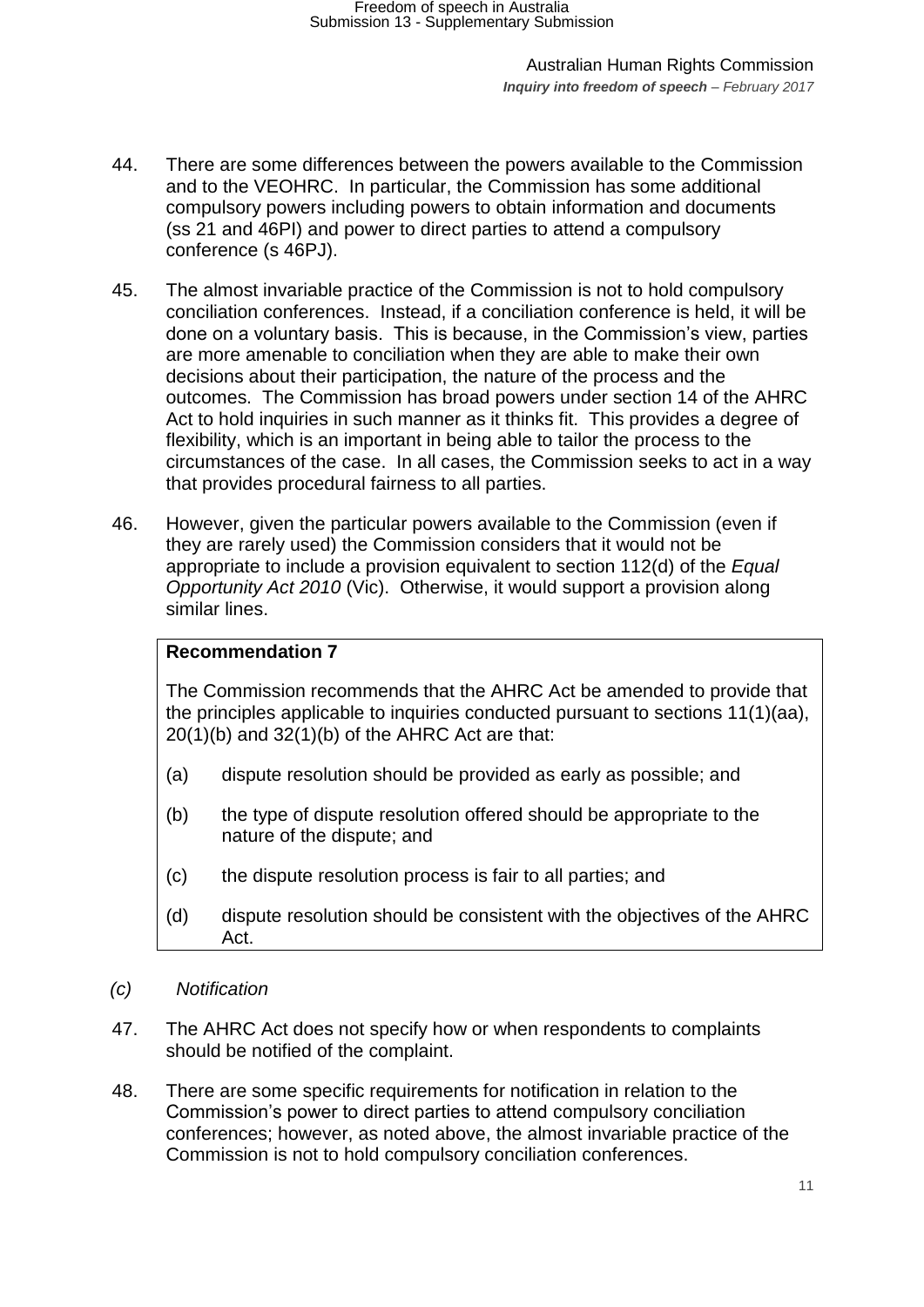- 49. In some cases, it is not necessary for respondents to be notified at all because the matter is withdrawn or discontinued as a result of initial inquiries made by the Commission of the complainant.
- 50. The Commission's usual practice is to send emails to both complainants and respondents at the same time when the Commission confirms that it is inquiring into a complaint. The notification to the respondents may ask for a written response to the complaint.
- 51. In some matters, the Commission relies on one respondent to notify others. For example, if there is an incident in a workplace and a complaint is made against both the employer organisation and another employee, the Commission may rely on the employer organisation to notify the employee.
- 52. In such circumstances, the Commission's current practice is to ensure that it receives confirmation from the organisation that the individual respondents have been notified. The Commission's standard template contains the following paragraphs:

#### **Contact with the individual respondent/s**

In relation to the complaint against [Insert individual respondent name(s)], please provide [insert name of individual respondent(s)] with a copy of this email and a copy of the complaint as it relates to the allegations against [him/her]. Please confirm with the Commission in writing that this has occurred. Please also advise in writing whether [insert name of organisation respondent] is representing linsert name of individual respondent(s)] in relation to this complaint. It is preferred that this information is provided in an electronic format and sent by email.

If [you/name of company/organisation] [prefer/prefers] that the Commission communicates directly with [insert individual respondent's name] about the complaint, please advise the Commission within seven (7) days of the date of this email and provide direct contact details for [insert name of individual respondent]. Alternatively, please request that [insert name of individual respondent] contact the officer who is handling this matter within seven (7) days of the date of this email. Contact details for the officer are provided at the end of this email.

- 53. The Commission has made a specific recommendation below for legislative amendment in relation to notification.
- 54. We do not recommend that a fixed time limit be set on notification of respondents. This is for two reasons. First, where, as now, the Commission is working under significant resource constraints, the Commission can have a backlog of unallocated complaints, which would make notification within a fixed timeframe from lodgement unfeasible.
- 55. Secondly, in some situations a complainant decides not to proceed with a complaint after receiving initial feedback from the Commission and asks for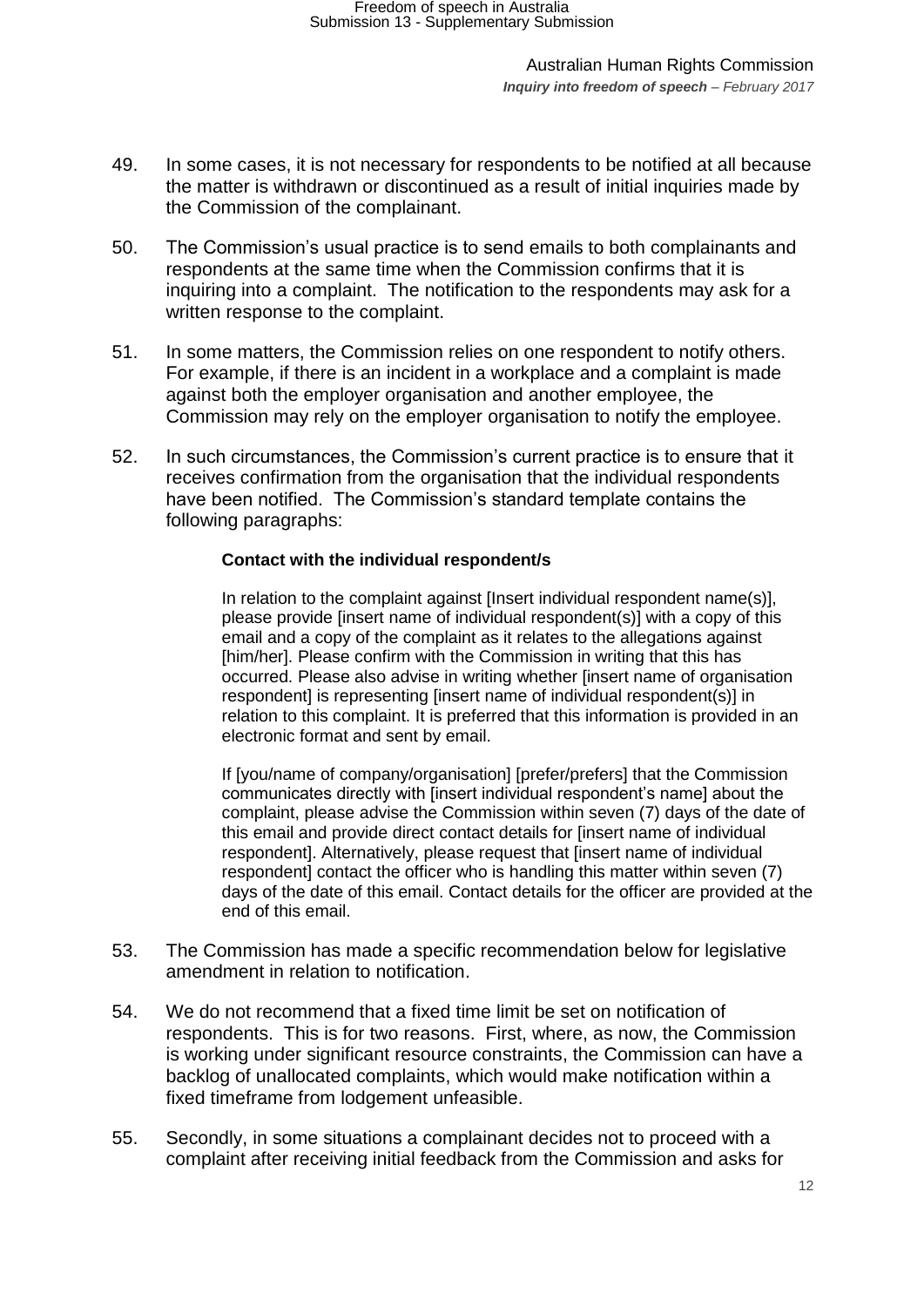their complaint to be withdrawn. For example, in cases that appear to be trivial, vexatious, misconceived or lacking in substance, the Commission will regularly provide early feedback to a complainant to this effect. If a complainant decides to withdraw the complaint, there is effectively no complaint on foot. In those cases, a requirement for notification would be an additional, unnecessary step.

56. The Commission recommends that any new provision in relation to notification require steps to be taken to ensure that all respondents to a complaint are notified of the complaint at or around the same time.

#### **Recommendation 8**

The Commission recommends that the AHRC Act be amended to provide that when there is more than one respondent to a complaint, the Commission must use its best endeavours to notify, or ensure and confirm the notification of, each of the respondents to the complaint at or around the same time.

## <span id="page-12-0"></span>*3.3 Protecting respondents from unmeritorious legal proceedings*

- 57. The Commission has recommended that the AHRC Act be amended to reduce the extent to which the courts are required to deal with matters that the Commission has assessed as unmeritorious.
- 58. In its submission dated 9 December 2016, the Commission made the following recommendation:
	- The Commission recommends that section 46PO of the AHRC Act be amended to provide that if the President terminates a complaint on any ground set out in section 46PH(1)(a) to (g), then an application cannot be made to the Federal Court or the Federal Circuit Court unless that court grants leave (**Recommendation 3**).
- 59. If this recommendation were adopted, then a complainant would need to seek leave from the court before commencing proceedings if the Commission had terminated the complaint on one of a number of grounds relating to the merits of the complaint or the availability of alternative remedies. The particular grounds of termination that this process would apply to are that:<sup>16</sup>
	- the President is satisfied that the alleged unlawful discrimination is not unlawful discrimination
	- the complaint was lodged more than 12 months after the alleged unlawful discrimination took place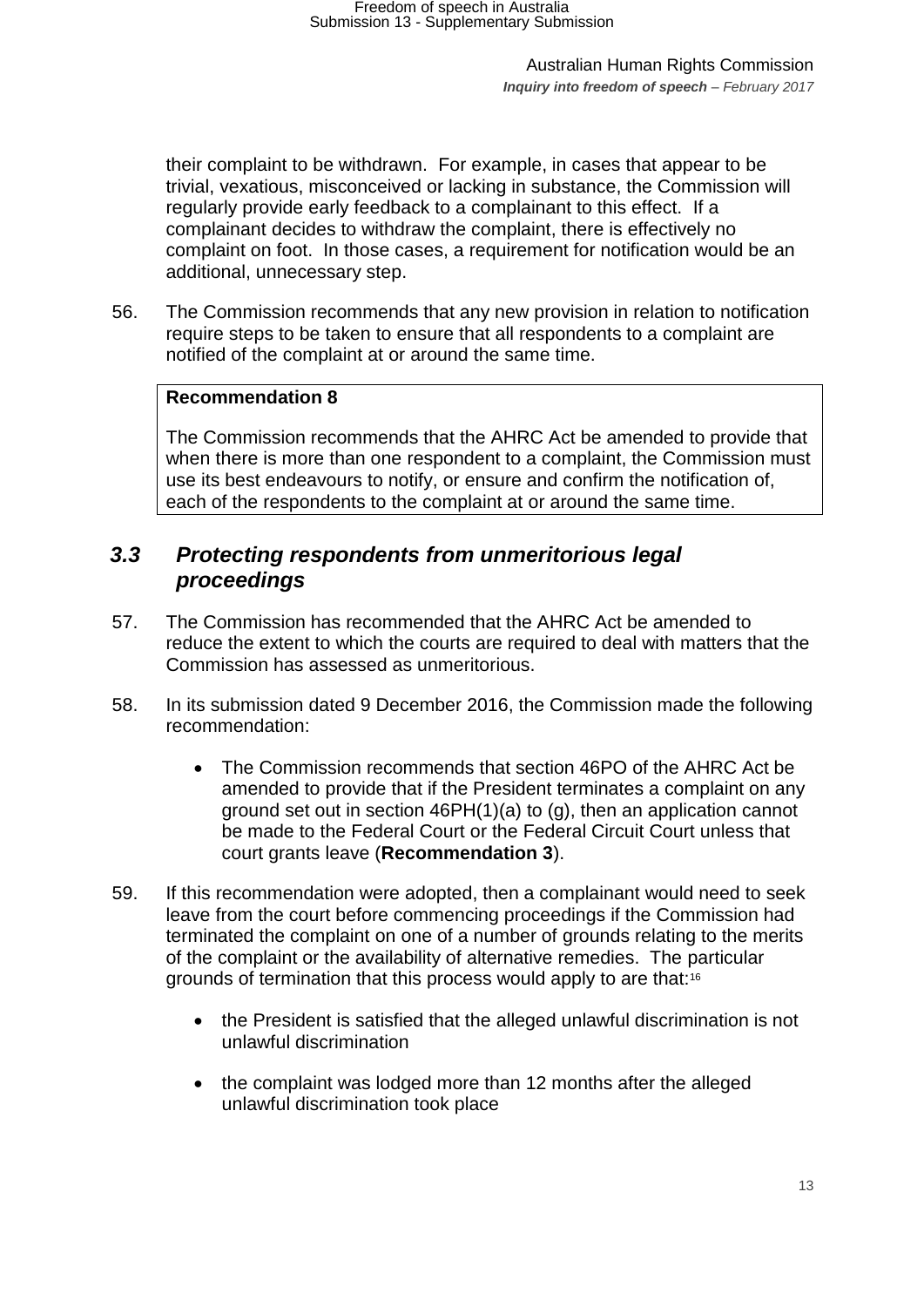- the President is satisfied that the complaint was trivial, vexatious, misconceived or lacking in substance
- in a case where some other remedy has been sought in relation to the subject matter of the complaint – the President is satisfied that the subject matter of the complaint has been adequately dealt with
- the President is satisfied that some other more appropriate remedy in relation to the subject matter of the complaint is reasonably available to each affected person
- in a case where the subject matter of the complaint has already been dealt with by the Commission or by another statutory authority – the President is satisfied that the subject matter of the complaint has been adequately dealt with
- the President is satisfied that the subject matter of the complaint could be more effectively or conveniently dealt with by another statutory authority.
- 60. In response to questions asked by the Committee, the Commission provided further details on notice as to how it expected that such applications for leave would be dealt with.<sup>17</sup> In particular, the Commission expects that the courts would apply the test that is used when leave is sought to appeal from an interlocutory decision such as a summary dismissal. That is, the Court would ask whether:
	- in all the circumstances of the case, the decision is attended by sufficient doubt to warrant being reconsidered; and
	- substantial injustice would result if leave were refused, supposing the decision to be wrong.
- 61. In applying this test, the Commission expects that the courts would take into account the legislative purpose that the requirement for leave is to act as a 'filter' and that this purpose would be advanced by a construction that protected respondents from appeals as of right by complainants whose complaints had already been assessed as lacking merit.<sup>18</sup> If necessary, these tests could be codified in legislation.
- 62. The Commission prefers this method of dealing with unmeritorious complaints to a requirement that complainants be required to provide security for costs. The Commission's proposal would mean that complainants would need to satisfy a court that, despite the assessment by the Commission, their case still had sufficient merit to proceed. By contrast, a requirement for security for costs would effectively create a means test for an application to the courts, with the result that only complainants who were sufficiently wealthy could obtain access to justice.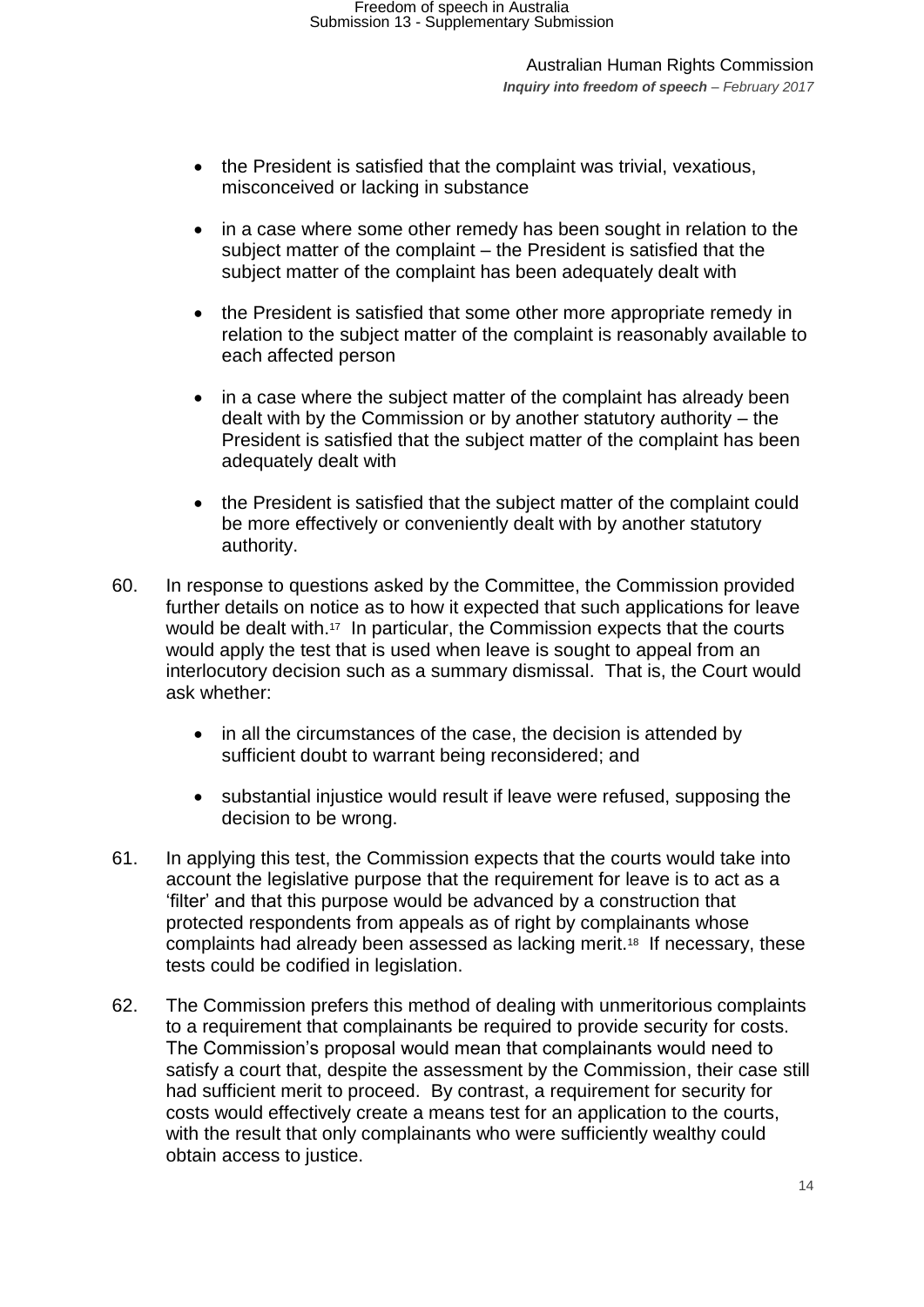## <span id="page-14-0"></span>**4 Process in complaints involving sections 18C and 18D of the RDA**

- 63. The process for handling complaints of unlawful discrimination at the Commission is described in detail at pages 53 to 57 of the Commission's submission dated 9 December 2016. A flowchart of this process, which was tabled at the hearing on 12 December 2016, appears at **Annexure A** to the present submission. As noted above, two minor additions have been made to this chart to indicate where consideration of s 18D would take place in a complaint under section 18C of the RDA.
- 64. We set out below some further explanation of this process as it applies to complaints under section 18C of the RDA, including how section 18D is considered as part of this process.
- <span id="page-14-1"></span>*(a) Complaint lodged*
- 65. When a complaint under section 18C of the RDA is lodged, the Commission checks that it complies with section 46P of the AHRC Act. The complaint must be in writing, by a person aggrieved, and allege unlawful discrimination. In some cases complainants will refer explicitly to section 18C; in some cases the nature of the complaint will be clear from the description of the incident. If a complainant uses the Commission's standard complaint form,<sup>19</sup> they are provided space to describe the event that they want to complaint about. There are also a number of boxes in the section headed 'Part C – What are you complaining about?' that provide an opportunity for complainants to be specific about the ground of discrimination that they allege. They may have ticked one of the boxes marked:

**□ I have been discriminated against because of my race** This includes race, colour, national origin, descent, ethnicity and immigrant status.

#### **□ I have experienced racial hatred**

- 66. It is not necessary for a written complaint to be made using the Commission's standard complaint form or for particular boxes to be ticked. Where the complaint form is used, the information provided by the complainant assists the Commission to identify the nature of the complaint.
- 67. The Commission reviews the written complaint to identify the issues raised and to determine the most appropriate way to handle the complaint. In some cases, the Commission may form an initial view that there are issues regarding the substance of the complaint that need preliminary consideration.
- 68. In relation to section 18C complaints, two of the most significant issues of substance that the Commission considers are whether: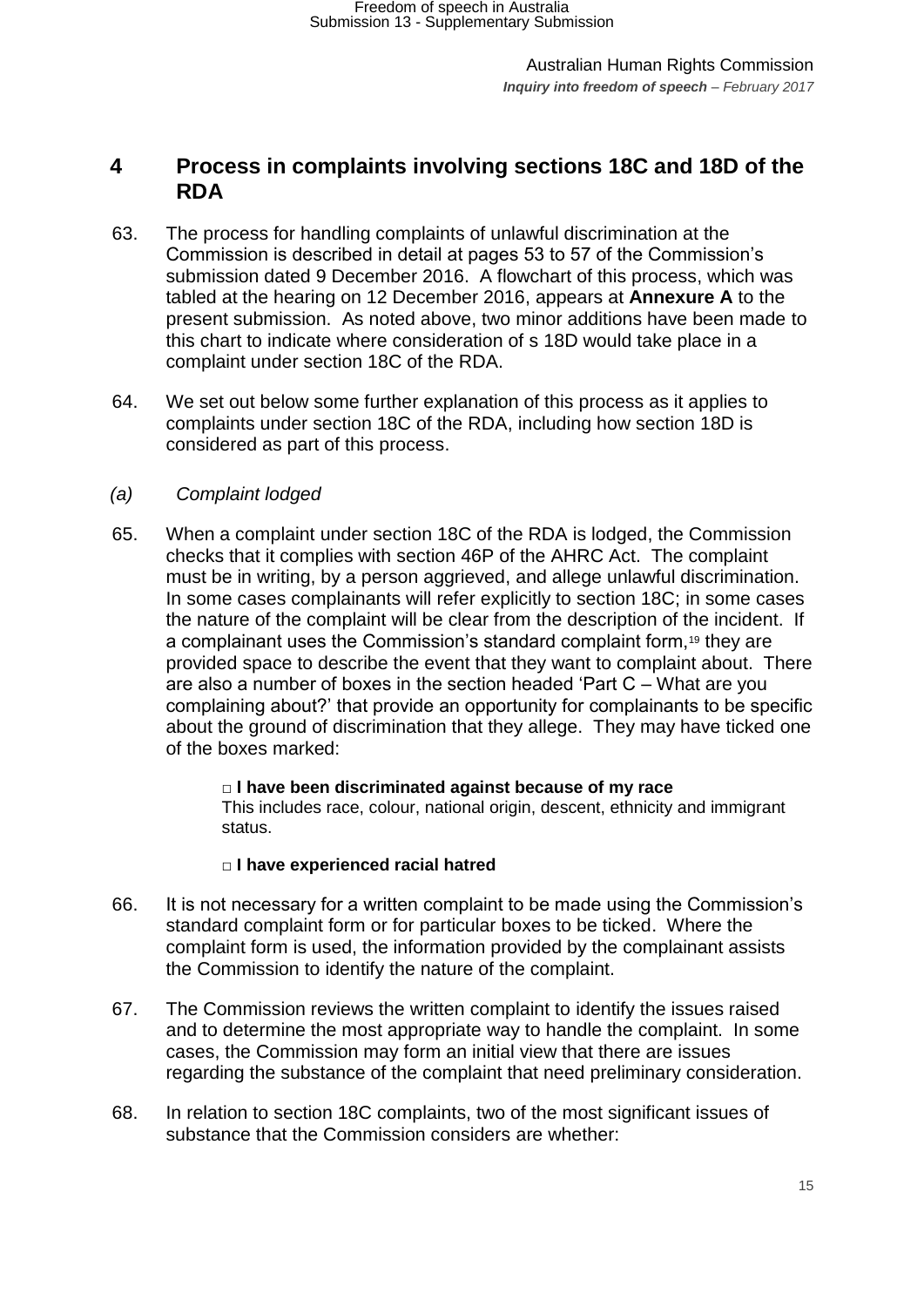- the act complained of appears reasonably likely to offend, insult, humiliate or intimidate another person or group of people; and
- the information provided supports an allegation that the act complained of was done *because of* the race of the other person.
- 69. If it appears from the written complaint that the conduct alleged does not satisfy one or both of these requirements, the Commission may contact the complainant and indicate the Commission's preliminary view that the conduct may not amount to a breach of section 18C. The complainant may agree with the Commission's preliminary view and withdraw the complaint, or it may provide further information to substantiate its complaint.
- <span id="page-15-0"></span>*(b) Obtain and review information*
- 70. If it appears that the complaint could, if true, satisfy each of the requirements in section 18C identified above, the Commission's usual course is to then notify the respondents in writing and ask for a response to the complaint. A written response is not always sought. For example, if the parties have already been in negotiations prior to the complaint being lodged with the Commission, the issues in dispute may be clear to all parties and the Commission may instead consider that an early conciliation is more appropriate.
- 71. The notification email to the respondents will include a copy of the written complaint, copies of the relevant sections of the law and details of the Commission's complaint process. Where a written response is sought, the notification will include some general questions and ask for a response, usually within 21 days.
- 72. In complaints under section 18C, the Commission would usually ask for:
	- a response to the allegation that the conduct alleged amounts to a breach of section 18C of the RDA (that is: was the conduct reasonably likely in all the circumstances to offend, insult humiliate or intimidate a person or group of people; and was it done because of the race of that person or group of people?)
	- a submission about whether any of the exemptions in section 18D of the RDA apply.
- 73. The Commission will review any response received from the respondents and then consider what steps to take.
- <span id="page-15-1"></span>*(c) Preliminary assessment*
- 74. A preliminary assessment refers to a process of considering whether a complaint should be terminated on one of the grounds set out in section 46PH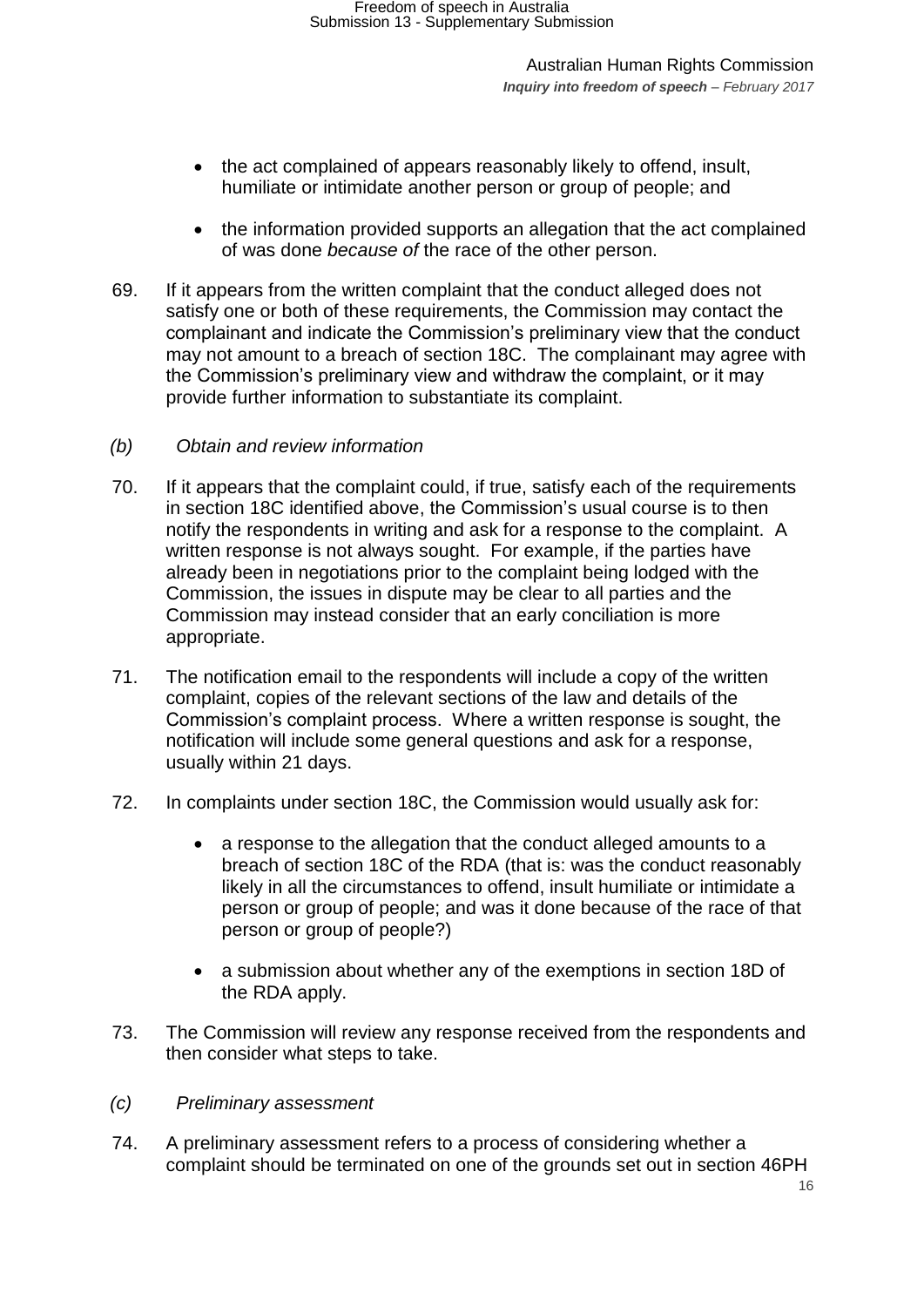of the AHRC Act. In the flowchart in **Annexure A**, this stage is shown after the stage of obtaining and reviewing information. When the Commission is considering terminating a complaint because it is not unlawful (s 46PH(1)(a)) or because it is trivial, vexatious, misconceived or lacking in substance (s 46PH(1)(c)) this is often when a preliminary assessment will occur. In practice, this kind of assessment may occur at any stage of the complaint handling process.

- 75. The President (or his or her delegate) may decide to terminate a complaint as not unlawful discrimination (s 46PH(1)(a)) if he or she is satisfied that an exemption applies.<sup>20</sup>
- 76. In the case of complaints under section 18C, the relevant exemptions are the free speech protections in section 18D. In order to be satisfied that an exemption applies, the Commission must have some evidence in front of it. An essential aspect of the free speech exemptions in section 18D is that the conduct is done 'reasonably and in good faith'. It is therefore usually necessary for the respondent to provide a submission that explains, at least, why the conduct was done reasonably and in good faith. This is the kind of information that the Commission typically asks a respondent to provide at the point in the flowchart titled 'obtain and review information'.
- 77. The President (or delegate) will not terminate a complaint on this basis if it is arguable, but not sufficiently certain, that one of these exemptions applies. That is, the application of section 18D must be clear-cut.
- 78. Most complaints made under section 18C of the RDA relate to verbal racial abuse, often in the workplace or in the provision of goods and services. In these cases, it would be difficult for the President (or delegate) to be satisfied that a free speech exemption under section 18D applies because there is likely to be a genuine dispute about whether the conduct was done 'reasonably and in good faith'. (Note that this does not mean that there has been a breach of section 18C, only that in the Commission's view such an allegation is arguable.)
- 79. In some cases, it may be easier to be satisfied that a free speech exemption under section 18D applies, for example, if the complaint is about an artistic work (s 18D(a)) where the case law suggests that a broad degree of artistic licence is typically afforded. In those cases, if a respondent has provided a submission that the artistic work was made reasonably and in good faith, this will be highly relevant.
- 80. In order to ensure procedural fairness, before terminating a complaint on the basis that the conduct is not unlawful, or the complaint is trivial, vexatious, misleading or lacking in substance, the President (or delegate) will write to a complainant indicating his or her preliminary view and invite a response (see section [3.1\(a\)](#page-4-1) above).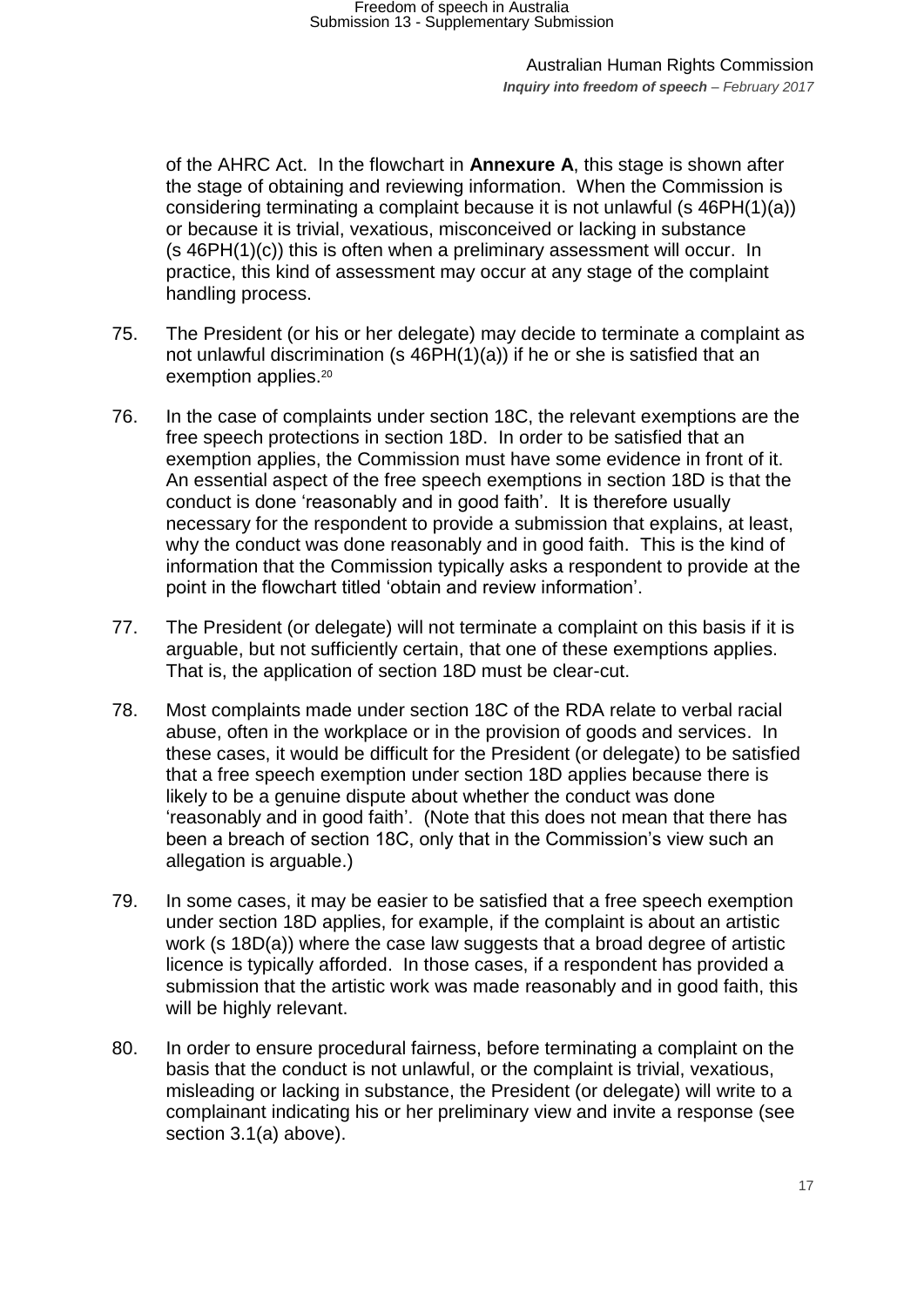#### <span id="page-17-0"></span>*(d) Conciliation*

- 81. If a complaint is not withdrawn or discontinued, and if it is not earlier terminated by the Commission, it will proceed to conciliation. In 2015-16, approximately 66% of all finalised complaints had first proceeded to conciliation.
- 82. Conciliation can take many different forms. It may involve the Commission acting as a conduit for the exchange of information between the parties. It may involve a telephone conference with all of the parties. It may involve a face-to-face conciliation. It may involve a combination of some or all of these.
- 83. A key aspect of the conciliation process is that it is voluntary. The Commission does not compel any party to attend or participate in conciliation.
- 84. In the course of this process, the conciliator is an impartial third party whose role is to ensure that the process is as fair as possible and to assist the parties to explore options for informal resolution of the complaint. The conciliator does not act as an advocate for any party. The conciliator does not decide whether there has been a breach of the law, or direct the parties as to how the complaint should be resolved. Conciliators can and do provide information to the parties about how the law may be applied to the complaint. Conciliators can and do provide information to the parties about the risks involved if the matter proceeds to court.
- 85. In 2015-16, 76% of all complaints that proceeded to conciliation were successfully conciliated. That is, the parties voluntarily agreed to an outcome between themselves.
- 86. As described in more detail in section [5.1](#page-18-1) below, in the 2016 calendar year, there were 32 complaints under section 18C that were successfully resolved by conciliation. The range of outcomes in those cases is described in more detail in that section.
- <span id="page-17-1"></span>*(e) Termination*
- 87. If a complaint cannot be resolved following conciliation, then the President (or delegate) may decide to terminate the complaint on the ground that he or she is satisfied that there is no reasonable prospect of the matter being settled by conciliation (s 46PH(1)(i)).
- 88. It is also possible that other grounds of termination may be used following conciliation.
- <span id="page-17-2"></span>*(f) Complainant's option of court proceedings*
- 89. If a complaint is terminated, the complainant has the option of commencing court proceedings (s 46PO). The Commission does not provide advice to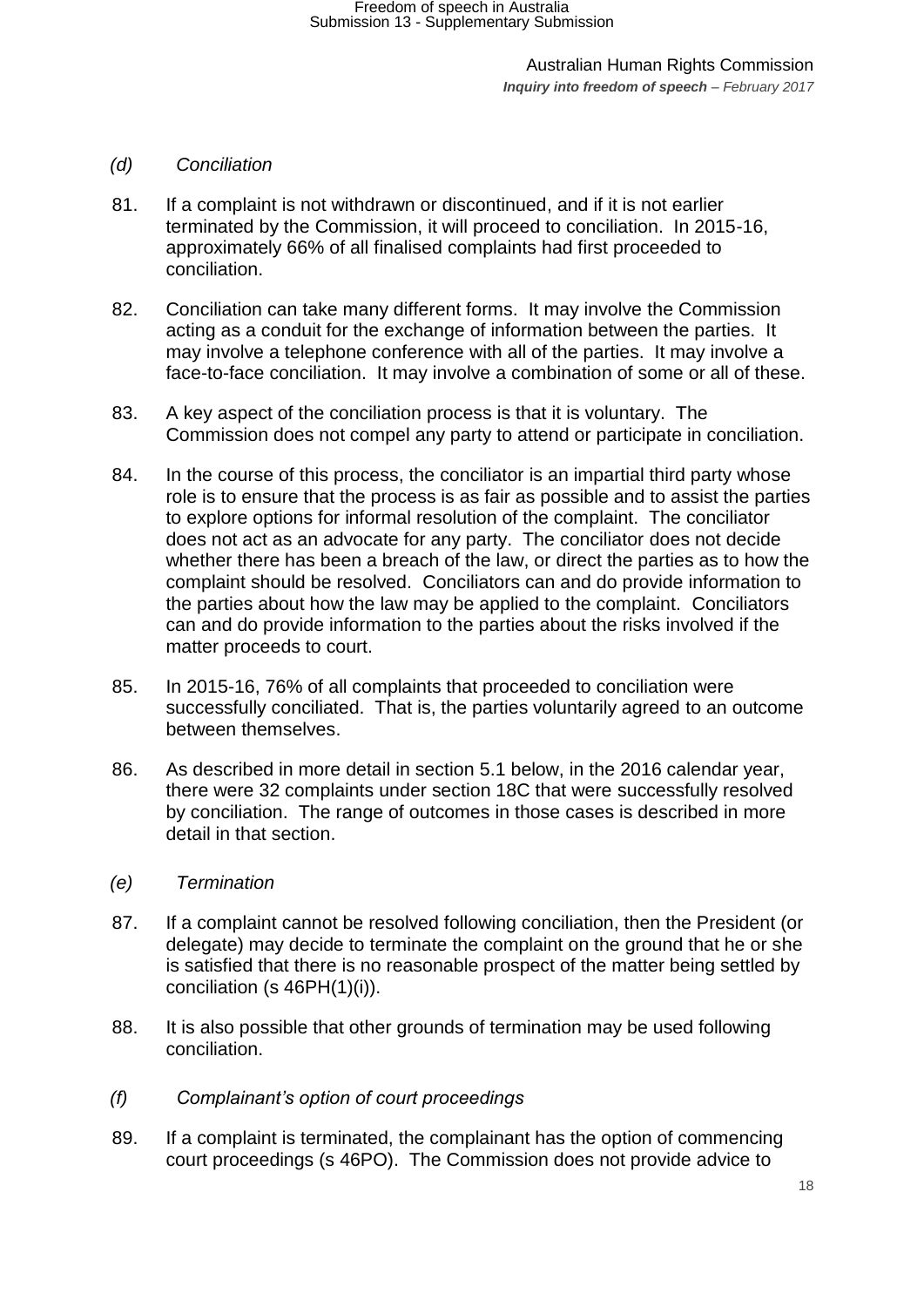complainants about whether or not to make an application to the court. The Commission has no role in a decision by an applicant whether or not to proceed to court. If a court case is filed, the Commission does not take part in the proceeding, whether for the complainant or the respondent.

## <span id="page-18-0"></span>**5 Outcomes in section 18C cases**

- 90. This section of the submission sets out details of the outcomes of complaints under section 18C of the RDA that are resolved through conciliation at the Commission and in cases that have gone to court.
- 91. In the minority of section 18C cases successfully conciliated at the Commission where a financial payment is made, the amount paid is broadly similar to awards of financial compensation made in court proceedings under section 18C. However, there are key differences in process. The most important differences are that while the complaint is before the Commission:
	- participation in any conciliation conference is voluntary
	- any settlement reached during a conciliation conference is voluntary
	- Commission conciliators are impartial, do not advocate for either party, and do not suggest any particular settlement outcome.
- 92. By contrast, when an application is made to the court, the outcomes are determined by the court.
- 93. The following sections set out:
	- a) data for complaints that were resolved through conciliation at the Commission during 2016 where at least one aspect of the complaint was a complaint under section 18C of the RDA and a financial payment was made as part of the terms of settlement
	- b) some brief comments about private settlement of legal proceedings
	- c) data for compensation awards that have been made in cases under section 18C of the RDA that have gone to court since 2000. The data is taken from the Australian Human Rights Commission's publication *Federal Discrimination Law*. 21

## <span id="page-18-1"></span>*5.1 Outcomes through the conciliation process*

94. The Commission has manually reviewed its files for all cases resolved by conciliation during the 2016 calendar year in which a complaint of racial hatred under section 18C of the RDA was at least one of the grounds of complaint.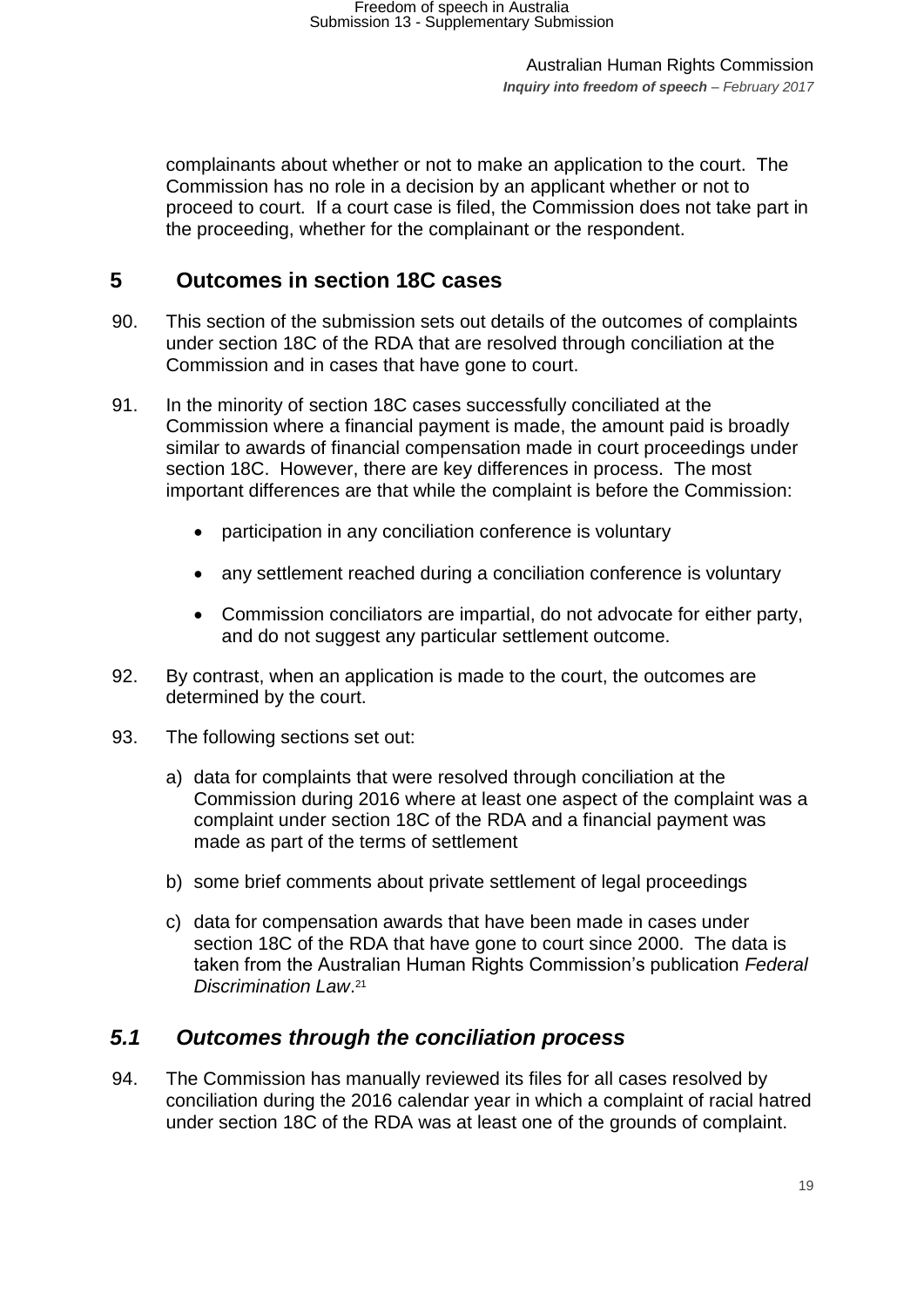- 95. During this period, 32 complaints that included a complaint under section 18C of the RDA were resolved through the Commission's conciliation process.
- 96. Of these 32 complaints, nine of them (28%) included a financial payment as an outcome. Of the remaining 23 complaints the most common outcomes were:
	- apologies or statements of regret by a respondent (also nine cases, or 28% of complaints); or
	- an acknowledgement by the complainant that their concerns had been heard (six cases, or 19% of complaints).
- 97. In eight out of the nine cases where a payment was made, the complainant was not just complaining about conduct under section 18C. Each of those cases also involved other complaints of racial discrimination under the RDA. These cases involved racial discrimination in employment (sections 9 and 15 of the RDA) and racial discrimination in the provision of goods and services (sections 9 and 13 of the RDA). The amounts paid in these cases ranged from \$20 to \$55,000 and are set out in detail in the following table.
- 98. The average financial payment across the nine complaints where a payment was made was \$9,050. Seven out of nine complaints involved a payment of \$5,000 or less.
- <span id="page-19-0"></span>99. The highest amount of compensation paid was \$55,000. In this case, the complainant and respondent were in an employment relationship. There were also separate allegations of racial discrimination in the course of that employment and of victimisation contrary to section 27(2) of the RDA.

#### **Complaints resolved at conciliation in 2016 in which at least one aspect was a complaint under section 18C of the RDA and the parties agreed to a financial payment**

| <b>Complaint grounds</b>               | <b>Complaint area</b> | <b>Compensation</b><br>amount |
|----------------------------------------|-----------------------|-------------------------------|
| Racial discrimination<br>Racial hatred | Goods and services    | \$140                         |
| Racial discrimination<br>Racial hatred | Goods and services    | \$780                         |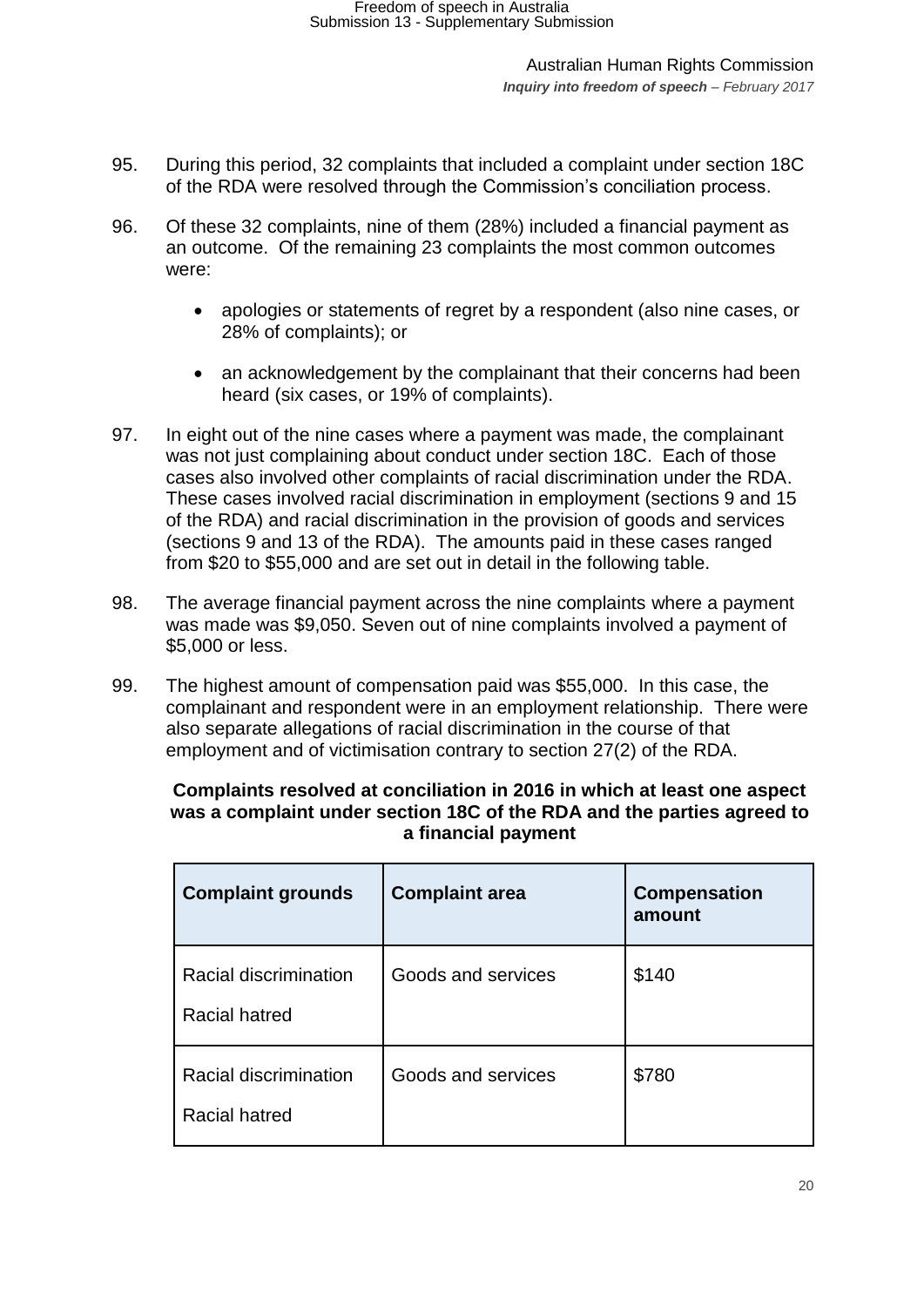Australian Human Rights Commission

*Inquiry into freedom of speech – February 2017*

| <b>Complaint grounds</b>                                       | <b>Complaint area</b> | <b>Compensation</b><br>amount |
|----------------------------------------------------------------|-----------------------|-------------------------------|
| Racial discrimination<br><b>Racial hatred</b>                  | Employment            | \$1,500                       |
| <b>Racial hatred</b>                                           | <b>Racial hatred</b>  | \$3,000                       |
| Racial discrimination<br><b>Racial hatred</b>                  | Goods and services    | \$12,500                      |
| Racial discrimination<br><b>Racial hatred</b>                  | Employment            | \$5,000                       |
| Racial discrimination<br><b>Racial hatred</b>                  | Employment            | \$3,500                       |
| Racial discrimination<br><b>Racial hatred</b><br>Victimisation | Employment            | \$55,000                      |
| Racial discrimination<br><b>Racial hatred</b>                  | Goods and services    | \$20                          |

## <span id="page-20-0"></span>*5.2 Private settlement of legal cases*

- 100. If a matter does not resolve at conciliation at the Commission and a complainant decides to make an application to the court, the parties may still decide to settle the proceeding between themselves prior to hearing.
- 101. The Commission does not take any part in court proceedings after it terminates a complaint and, similarly, the Commission is not involved in any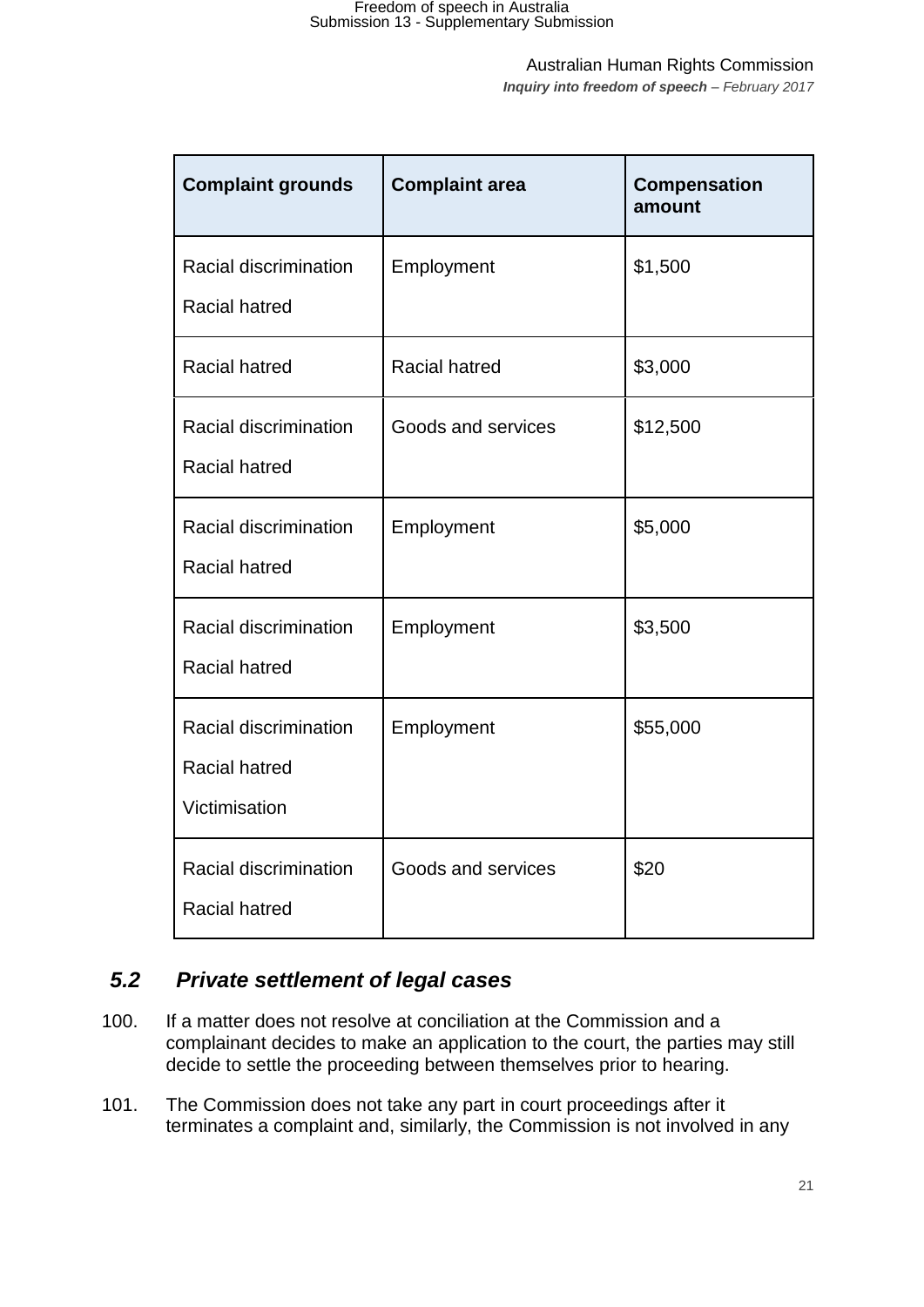settlement discussions between the parties after it terminates a complaint. It does not have any data on the results of these settlements.

## <span id="page-21-0"></span>*5.3 Court orders in section 18C cases*

- 102. Under section 46PO(4)(d) of the AHRC Act, if a court is satisfied that there has been unlawful discrimination, including a breach of section 18C of the RDA, it may make an order requiring a respondent to pay to an applicant damages by way of compensation for any loss or damage suffered because of the conduct of the respondent.
- 103. The following table gives an overview of damages awarded in section 18C cases since the function of hearing and making determinations about these complaints was transferred from the Commission to the Federal Magistrates Court (now the Federal Circuit Court) and the Federal Court on 13 April 2000.
- 104. Further details of the basis for these awards is described in the Commission's publication *Federal Discrimination Law*. Cases have been added to the table to illustrate instances where a breach of section 18C was found but no damages were awarded.

| <b>No</b> | Case                                                                     | Damages awarded                                          |
|-----------|--------------------------------------------------------------------------|----------------------------------------------------------|
| 1.        | McMahon v Bowman [2000] FMCA 3                                           | \$1,500 (non-economic<br>loss)                           |
| 2.        | Horman v Distribution Group [2001]<br>FMCA <sub>52</sub>                 | \$12,500 (non-economic<br>loss, including<br>medication) |
| 3.        | Jones v Scully [2002] FCA 1080                                           | No damages awarded                                       |
| 4.        | Jones v Toben [2002] FCA 1150                                            | No damages awarded                                       |
| 5.        | McGlade v Lightfoot [2002] FCA 1457                                      | No damages awarded                                       |
| 6.        | San v Dirluck Pty Ltd [2005] FMCA 750                                    | \$2,000 (non-economic<br>loss)                           |
| 7.        | Silberberg v The Builders Collective of<br>Australia Inc [2007] FCA 1512 | No damages awarded                                       |

#### **Damages awarded in court cases under section 18C**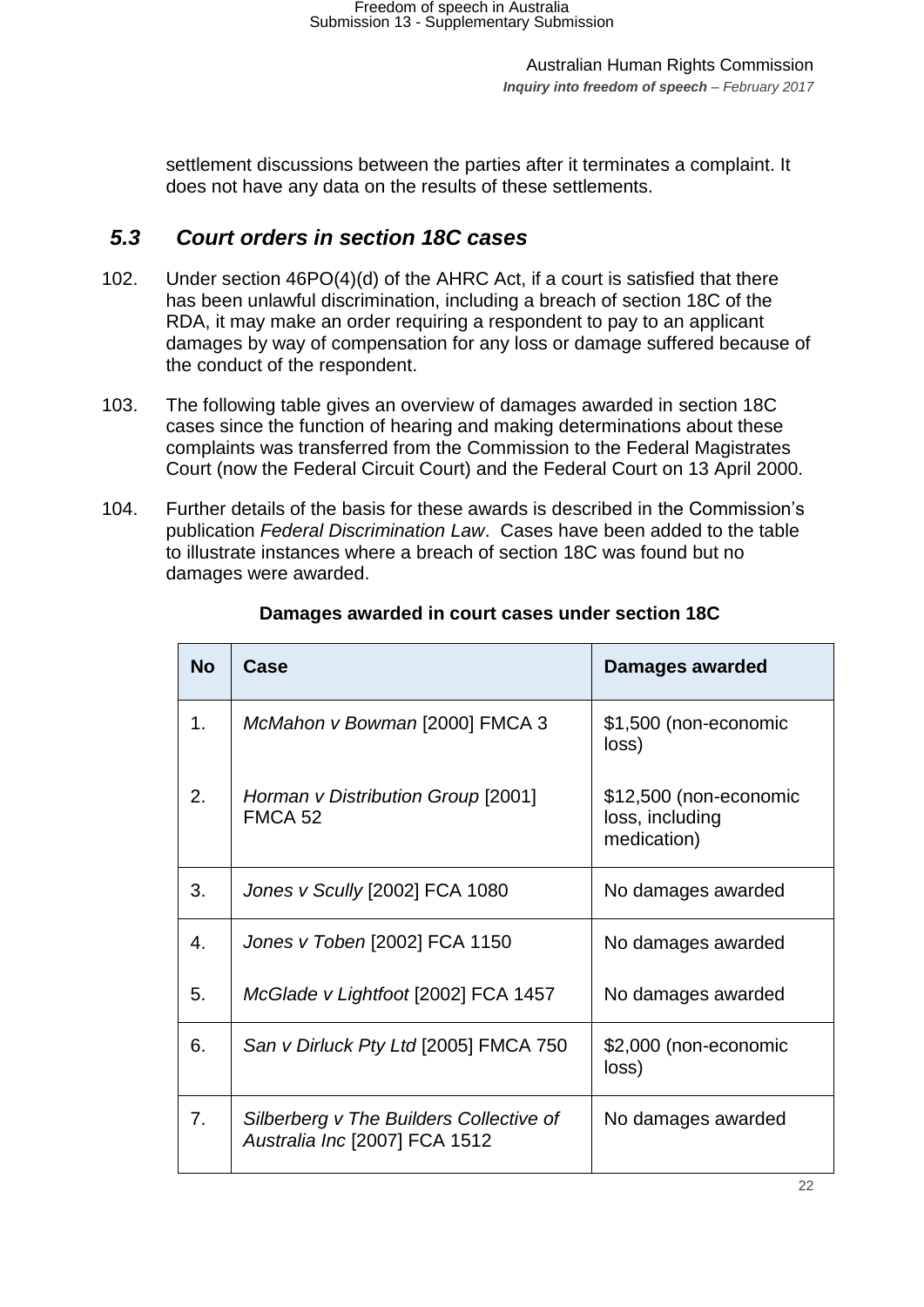# Freedom of speech in Australia Submission 13 - Supplementary Submission

Australian Human Rights Commission

*Inquiry into freedom of speech – February 2017*

| <b>No</b> | Case                                                                           | <b>Damages awarded</b>                                                                      |
|-----------|--------------------------------------------------------------------------------|---------------------------------------------------------------------------------------------|
| 8.        | Campbell v Kirstenfeldt [2008] FMCA<br>1356                                    | \$7,500 (non-economic<br>loss)                                                              |
| 9.        | Eatock v Bolt (2011) 197 FCR 261                                               | No damages awarded                                                                          |
| 10.       | Clarke v Nationwide News Pty Ltd (t/as<br>the Sunday Times) (2012) 201 FCR 389 | \$12,000 (non-economic<br>loss)                                                             |
| 11.       | Sidhu v Raptis [2012] FMCA 338                                                 | \$2,000 (non-economic<br>loss)                                                              |
| 12.       | <b>Barnes v Northern Territory Police</b><br>[2013] FCCA 30                    | \$3,500 (non-economic<br>loss) plus interest                                                |
| 13.       | Kanapathy v In De Braekt (No 4) [2013]<br><b>FCCA 1368</b>                     | Total damages: \$12,500<br>\$10,500 (non-economic<br>loss)<br>\$2,000 (medical<br>expenses) |
| 14.       | Haider v Hawaiian Punch Pty Ltd (t/as<br>Honeypot Club) [2015] FCA 37          | \$9,000 (non-economic<br>loss)                                                              |
| 15.       | Murugesu v Australia Post & Anor<br>(No.2) [2016] FCCA 2355                    | \$40,000 (non-economic<br>loss, taking into account<br>medical evidence)                    |

105. Unlike the complaints listed in the table in paragraph [99](#page-19-0) above, the amounts in this table (with the exception of *Murugesu v Australia Post*) represent damages for a breach of section 18C only. In the complaints listed in the table in paragraph [99](#page-19-0) above, all of the complaints except one also alleged other breaches of the RDA.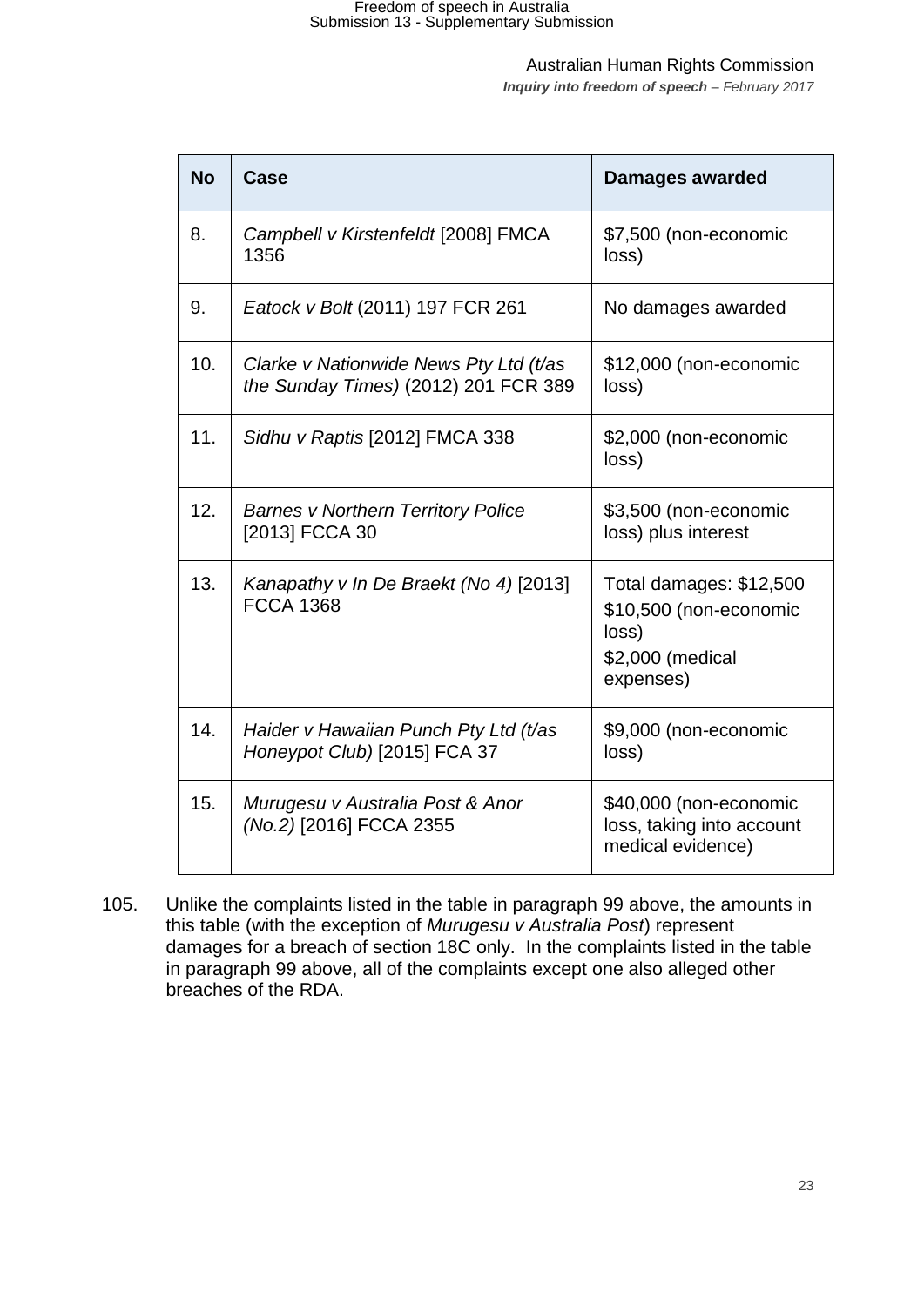Freedom of speech in Australia Submission 13 - Supplementary Submission

Australian Human Rights Commission

*Inquiry into freedom of speech – February 2017*

<span id="page-23-0"></span>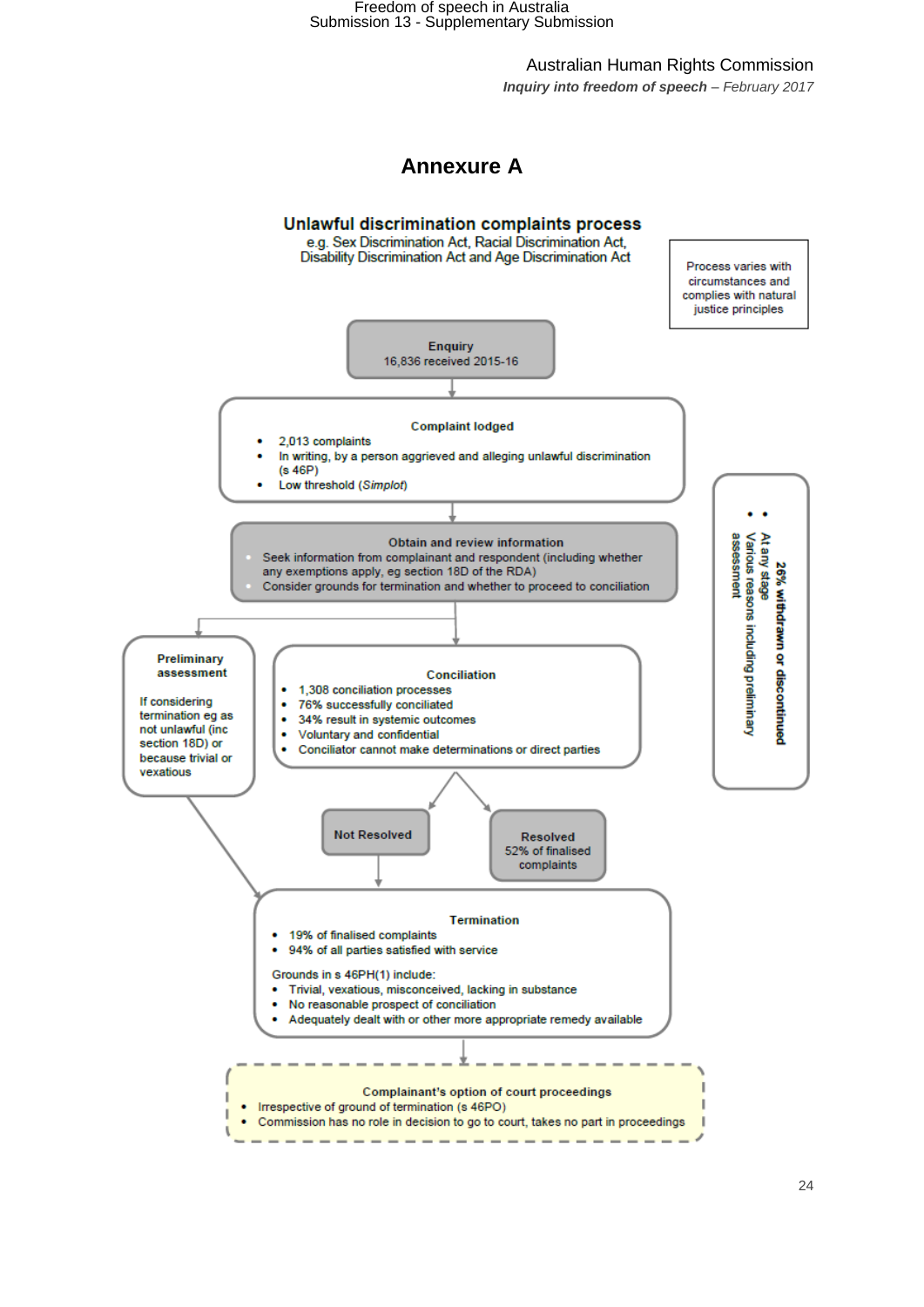Australian Human Rights Commission

*Inquiry into freedom of speech – February 2017*

## **Endnotes**

 $\overline{a}$ 

- <sup>2</sup> Caxton Legal Centre and Townsville Community Legal Service, *Submission to the Parliamentary Joint Committee on Human Rights Inquiry into Freedom of Speech*, submission 23, 7 December 2016, p 6. At [http://www.aph.gov.au/DocumentStore.ashx?id=42545f5b-9d69-4a36-a4c0-](http://www.aph.gov.au/DocumentStore.ashx?id=42545f5b-9d69-4a36-a4c0-994511e48261&subId=461117) [994511e48261&subId=461117](http://www.aph.gov.au/DocumentStore.ashx?id=42545f5b-9d69-4a36-a4c0-994511e48261&subId=461117) (viewed 14 February 2017).
- <sup>3</sup> *Ombudsman Act 1976* (Cth), s 6(1)(iii).
- 4 *Inspector-General of Intelligence and Security Act 1986* (Cth), s 11(2)(c).
- <sup>5</sup> *Anti-Discrimination Act 1977* (NSW), s 92(1)(b).
- <sup>6</sup> *Equal Opportunity Act 2010* (Vic), s<sup>116</sup>(e).
- <sup>7</sup> *Anti-Discrimination Act 1998* (Tas), s 64.
- <sup>8</sup> Equal Opportunity Tasmania, *Submission to the Parliamentary Joint Committee on Human Rights Inquiry into Freedom of Speech*, submission 167, 23 December 2016, p 40. At [http://www.aph.gov.au/DocumentStore.ashx?id=beb0ee58-4f5f-48dd-a53f-](http://www.aph.gov.au/DocumentStore.ashx?id=beb0ee58-4f5f-48dd-a53f-85f149dd0d06&subId=462714)[85f149dd0d06&subId=462714](http://www.aph.gov.au/DocumentStore.ashx?id=beb0ee58-4f5f-48dd-a53f-85f149dd0d06&subId=462714) (viewed 14 February 2017).
- <sup>9</sup> Evidence to the Parliamentary Joint Committee on Human Rights, Inquiry into Freedom of Speech in Australia, Hobart, 30 January 2017, pp 10 and 12 (Ms Robin Banks, Anti-Discrimination Commissioner, Equal Opportunity Tasmania). At [http://parlinfo.aph.gov.au/parlInfo/search/display/display.w3p;db=COMMITTEES;id=committees%2](http://parlinfo.aph.gov.au/parlInfo/search/display/display.w3p;db=COMMITTEES;id=committees%2Fcommjnt%2F7676cbb9-3001-44ed-99ea-dc49e62d202a%2F0001;query=Id%3A%22committees%2Fcommjnt%2F7676cbb9-3001-44ed-99ea-dc49e62d202a%2F0000%22) [Fcommjnt%2F7676cbb9-3001-44ed-99ea](http://parlinfo.aph.gov.au/parlInfo/search/display/display.w3p;db=COMMITTEES;id=committees%2Fcommjnt%2F7676cbb9-3001-44ed-99ea-dc49e62d202a%2F0001;query=Id%3A%22committees%2Fcommjnt%2F7676cbb9-3001-44ed-99ea-dc49e62d202a%2F0000%22)[dc49e62d202a%2F0001;query=Id%3A%22committees%2Fcommjnt%2F7676cbb9-3001-44ed-](http://parlinfo.aph.gov.au/parlInfo/search/display/display.w3p;db=COMMITTEES;id=committees%2Fcommjnt%2F7676cbb9-3001-44ed-99ea-dc49e62d202a%2F0001;query=Id%3A%22committees%2Fcommjnt%2F7676cbb9-3001-44ed-99ea-dc49e62d202a%2F0000%22)[99ea-dc49e62d202a%2F0000%22](http://parlinfo.aph.gov.au/parlInfo/search/display/display.w3p;db=COMMITTEES;id=committees%2Fcommjnt%2F7676cbb9-3001-44ed-99ea-dc49e62d202a%2F0001;query=Id%3A%22committees%2Fcommjnt%2F7676cbb9-3001-44ed-99ea-dc49e62d202a%2F0000%22) (viewed 14 February 2017).
- <sup>10</sup> Australian Human Rights Commission, *Submission to the Parliamentary Joint Committee on Human Rights Inquiry into Freedom of Speech*, submission 13, 9 December 2016, pp 51-57. At
- <sup>11</sup> JobWatch Inc, *Submission to the Parliamentary Joint Committee on Human Rights Inquiry into Freedom of Speech*, submission 29, December 2016, p 10. At [http://www.aph.gov.au/DocumentStore.ashx?id=29eb42d5-b590-4461-8bee](http://www.aph.gov.au/DocumentStore.ashx?id=29eb42d5-b590-4461-8bee-ff47dc30a2c8&subId=461154)[ff47dc30a2c8&subId=461154](http://www.aph.gov.au/DocumentStore.ashx?id=29eb42d5-b590-4461-8bee-ff47dc30a2c8&subId=461154) (viewed 14 February 2017).
- <sup>12</sup> Ryan Carlisle Thomas Lawyers, *Submission to the Parliamentary Joint Committee on Human Rights Inquiry into Freedom of Speech*, submission 66, 9 December 2016, p 6. At [http://www.aph.gov.au/DocumentStore.ashx?id=449d1d5e-3e6e-4922-9c5a-](http://www.aph.gov.au/DocumentStore.ashx?id=449d1d5e-3e6e-4922-9c5a-43d158e00363&subId=461488)[43d158e00363&subId=461488](http://www.aph.gov.au/DocumentStore.ashx?id=449d1d5e-3e6e-4922-9c5a-43d158e00363&subId=461488) (viewed 14 February 2017).
- <sup>13</sup> Legal Aid NSW, *Submission to the Parliamentary Joint Committee on Human Rights Inquiry into Freedom of Speech*, submission 73, December 2016, p 7. At [http://www.aph.gov.au/DocumentStore.ashx?id=5b52e330-0c1e-4b73-ae1b](http://www.aph.gov.au/DocumentStore.ashx?id=5b52e330-0c1e-4b73-ae1b-fa8dbf389cab&subId=461497)[fa8dbf389cab&subId=461497](http://www.aph.gov.au/DocumentStore.ashx?id=5b52e330-0c1e-4b73-ae1b-fa8dbf389cab&subId=461497) (viewed 14 February 2017).
- <sup>14</sup> National Aboriginal & Torres Strait Islander Legal Services (NATSILS), *Submission to the Parliamentary Joint Committee on Human Rights Inquiry into Freedom of Speech*, submission 171, December 2016, p 14. At [http://www.aph.gov.au/DocumentStore.ashx?id=adff2105-e708-4ab9](http://www.aph.gov.au/DocumentStore.ashx?id=adff2105-e708-4ab9-a625-d8472e8ef497&subId=462717) [a625-d8472e8ef497&subId=462717](http://www.aph.gov.au/DocumentStore.ashx?id=adff2105-e708-4ab9-a625-d8472e8ef497&subId=462717) (viewed 14 February 2017).
- <sup>15</sup> Australian Human Rights Commission, *Charter of Service*. At <https://www.humanrights.gov.au/complaints-charter-service> (viewed 14 February 2017).
- 16 AHRC Act, s  $46PH(1)(a)-(q)$ .
- <sup>17</sup> Australian Human Rights Commission, answers to questions on notice from public hearing of the Parliamentary Joint Committee on Human Rights, Inquiry into Freedom of Speech, 12 December 2016, Question No 4. At
- [http://www.aph.gov.au/Parliamentary\\_Business/Committees/Joint/Human\\_Rights\\_inquiries/Freedo](http://www.aph.gov.au/Parliamentary_Business/Committees/Joint/Human_Rights_inquiries/FreedomspeechAustralia/Additional_Documents) [mspeechAustralia/Additional\\_Documents](http://www.aph.gov.au/Parliamentary_Business/Committees/Joint/Human_Rights_inquiries/FreedomspeechAustralia/Additional_Documents) (viewed 14 February 2017).
- <sup>18</sup> See *Jefferson Ford Pty Ltd v Ford Motor Company of Australia Limited* [2008] FCAFC 60 at [61] (Rares J).

<sup>1</sup> In 2015-16, 34% of finalised complaints did not proceed to conciliation. In 2014-15, 32% of finalised complaints did not proceed to conciliation. In 2013-14, 34% of finalised complaints did not proceed to conciliation.